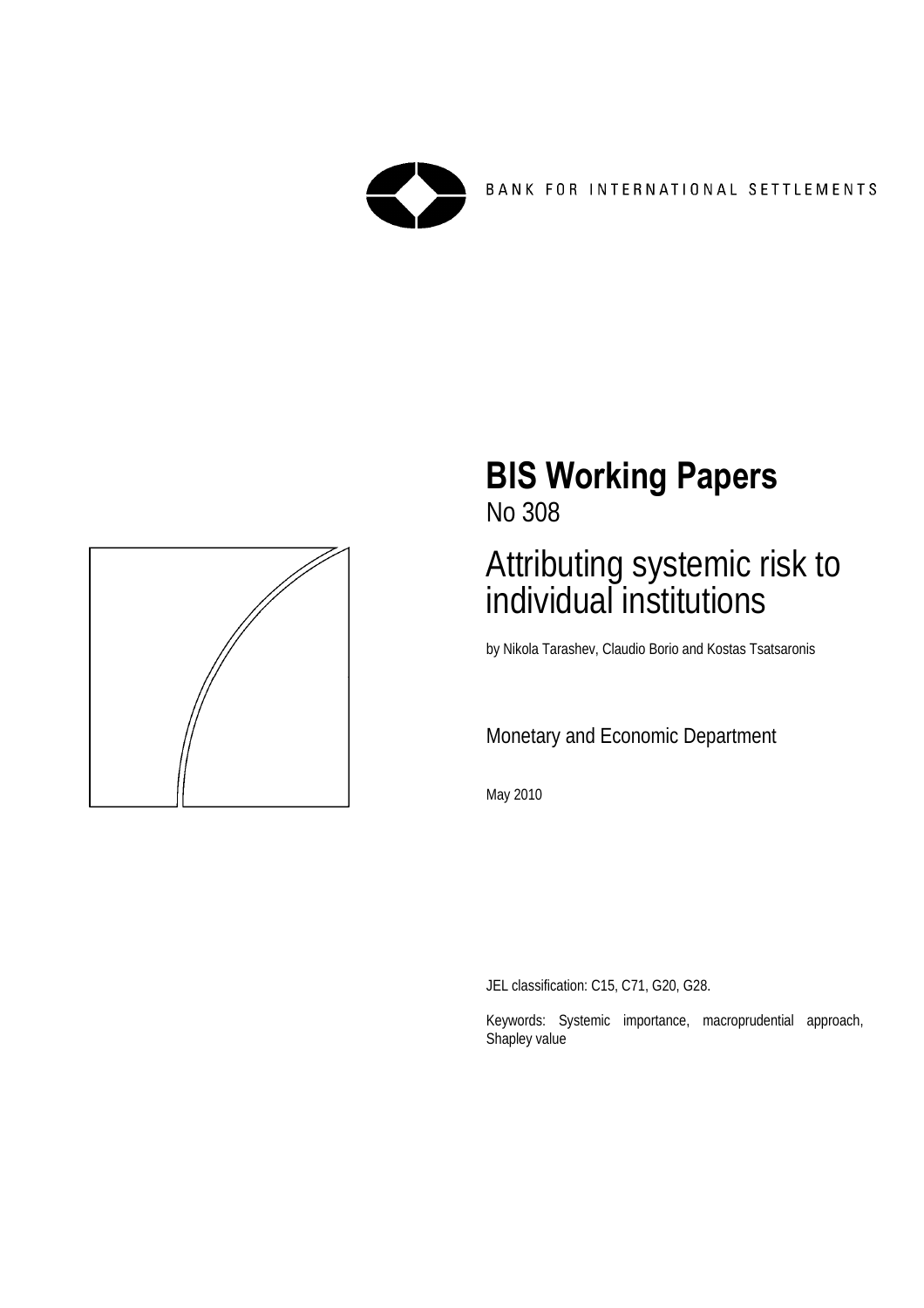BIS Working Papers are written by members of the Monetary and Economic Department of the Bank for International Settlements, and from time to time by other economists, and are published by the Bank. The papers are on subjects of topical interest and are technical in character. The views expressed in them are those of their authors and not necessarily the views of the BIS.

Copies of publications are available from:

Bank for International Settlements **Communications** CH-4002 Basel, Switzerland

E-mail: publications@bis.org

Fax: +41 61 280 9100 and +41 61 280 8100

This publication is available on the BIS website [\(www.bis.org](http://www.bis.org/)).

© *Bank for International Settlements 2010. All rights reserved. Brief excerpts may be reproduced or translated provided the source is stated.*

ISSN 1020-0959 (print) ISBN 1682-7678 (online)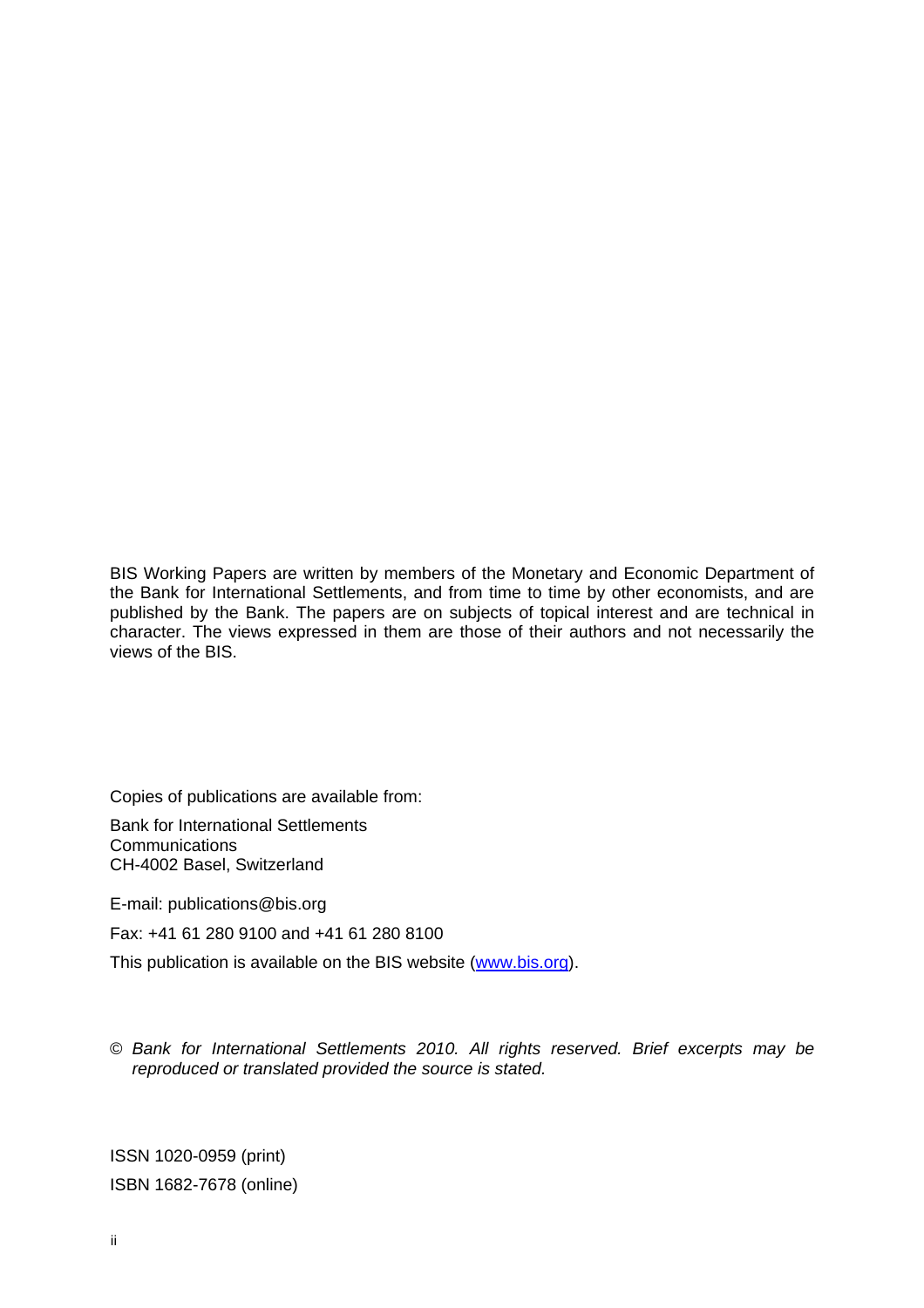# **Attributing systemic risk to individual institutions[1](#page-2-0)**

# **Methodology and policy applications**

Nikola Tarashev, Claudio Borio and Kostas Tsatsaronis<sup>[2](#page-2-1)</sup>

First version: August 2009 This version: April 2010

### **Abstract**

An operational macroprudential approach to financial stability requires tools that attribute system-wide risk to individual institutions. Making use of constructs from game theory, we propose an attribution methodology that has a number of appealing features: it can be used in conjunction with popular risk measures, it provides measures of institutions' systemic importance that add up exactly to the measure of system-wide risk and it easily accommodates uncertainty about the validity of the risk model. We apply this methodology to a number of constructed examples and illustrate the interactions between drivers of systemic importance: size, the institution's risk profile and strength of exposures to common risk factors. We also demonstrate how the methodology can be used for the calibration of macroprudential capital rules.

Keywords: Systemic importance, macroprudential approach, Shapley value

JEL Classification: C15, C71, G20, G28.

-

E-mail: [nikola.tarashev@bis.org](mailto:nikola.tarashev@bis.org), [claudio.borio@bis.org](mailto:claudio.borio@bis.org), [ktsatsaronis@bis.org.](mailto:ktsatsaronis@bis.org)

<span id="page-2-0"></span><sup>1</sup> The authors thank Marek Hlavacek for outstanding research assistance and Stephen Cecchetti, Mathias Drehmann, Andrew Lo, Goetz von Peter and seminar participants at the 2010 AEA meetings in Atlanta, BIS, ECB and the SUERF colloquium in Utrecht for helpful comments on earlier drafts. The views expressed in this paper are those of the authors and do not necessarily reflect those of the Bank for International Settlements.

<span id="page-2-1"></span><sup>2</sup> Centralbahnplatz 2, Bank for International Settlements, CH-4002 Basel, Switzerland.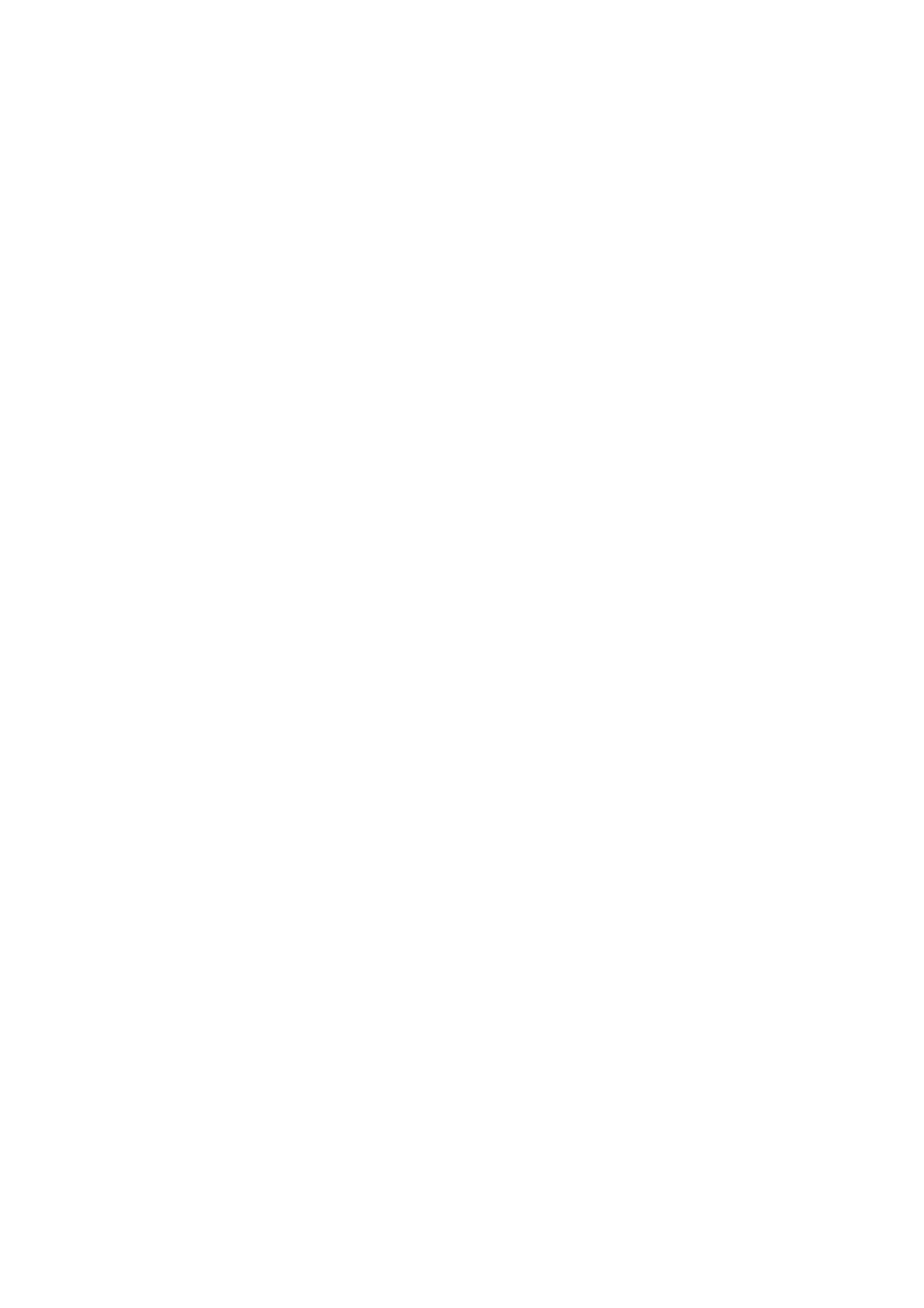# **Contents**

| 1. |                                                                          |                                                                  |  |  |  |  |  |  |
|----|--------------------------------------------------------------------------|------------------------------------------------------------------|--|--|--|--|--|--|
|    | Measuring overall risk: from investment portfolios to financial systems3 |                                                                  |  |  |  |  |  |  |
|    |                                                                          |                                                                  |  |  |  |  |  |  |
| 2. |                                                                          |                                                                  |  |  |  |  |  |  |
|    | 2.1                                                                      |                                                                  |  |  |  |  |  |  |
|    | 2.2                                                                      |                                                                  |  |  |  |  |  |  |
|    | 2.3                                                                      |                                                                  |  |  |  |  |  |  |
|    | 2.4                                                                      |                                                                  |  |  |  |  |  |  |
|    |                                                                          |                                                                  |  |  |  |  |  |  |
|    |                                                                          |                                                                  |  |  |  |  |  |  |
| 3. |                                                                          |                                                                  |  |  |  |  |  |  |
| 4. |                                                                          |                                                                  |  |  |  |  |  |  |
|    |                                                                          |                                                                  |  |  |  |  |  |  |
|    |                                                                          | 4.2 The exposure of banks to the common factor and their PDs  17 |  |  |  |  |  |  |
| 5. |                                                                          |                                                                  |  |  |  |  |  |  |
|    |                                                                          |                                                                  |  |  |  |  |  |  |
|    |                                                                          |                                                                  |  |  |  |  |  |  |
|    |                                                                          |                                                                  |  |  |  |  |  |  |
|    |                                                                          |                                                                  |  |  |  |  |  |  |
|    |                                                                          |                                                                  |  |  |  |  |  |  |
|    |                                                                          |                                                                  |  |  |  |  |  |  |
|    |                                                                          |                                                                  |  |  |  |  |  |  |
|    |                                                                          |                                                                  |  |  |  |  |  |  |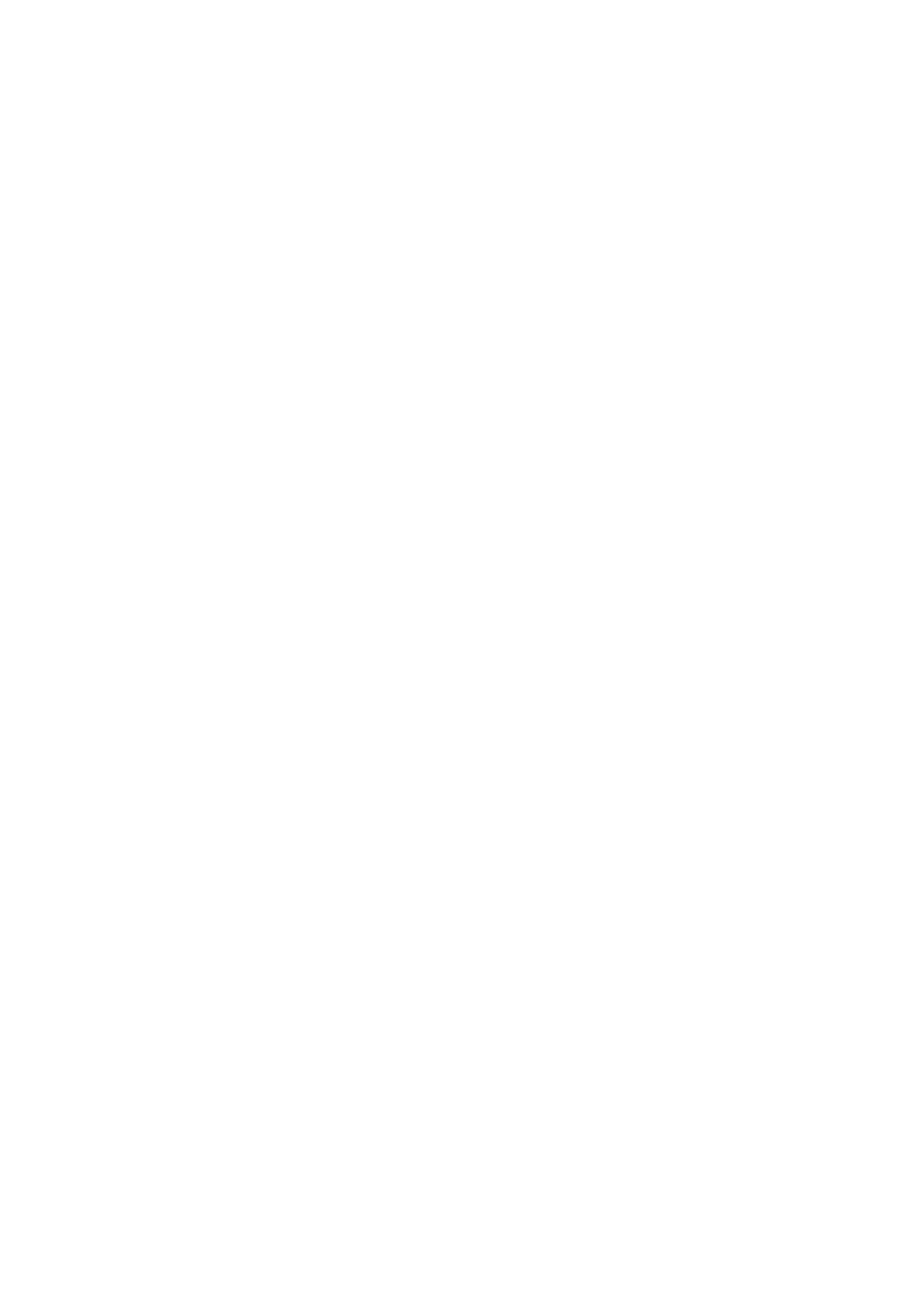#### **Introduction**

A key policy lesson from the recent financial crisis has been the need to put greater emphasis on a systemic approach to financial stability. Problems with portfolios of sub-prime mortgages developed into a systemic crisis that engulfed financial institutions and markets across the world, triggering a severe economic recession. The failure of individual institutions helped propagate the shocks across the system. As a result, building better defences against systemic risk has emerged as a policy priority, as has the objective of strengthening the macroprudential orientation of financial stability frameworks.<sup>[3](#page-6-1)</sup>

An operational macroprudential policy framework requires a gauge of the systemic importance of individual institutions. The reason is that key aspects of the instruments available to policymakers are determined at the firm level. This is true of tools to mitigate *ex ante* the risk of systemic disruptions, such as regulatory minimum capital and liquidity requirements, and of *ex post* supervisory interventions to contain the systemic externalities from distress in specific institutions. The decision of US authorities to take the unprecedented step of offering emergency financial support to AIG provides a case in point. The decision was motivated by concerns about the repercussions of the failure of this institution on its extensive list of counterparties in the credit derivatives market. In other words, it was a concern about the systemic importance of the institution that guided the intervention.

Measuring systemic importance by attributing system-wide risk to individual institutions is akin to a problem already tackled by game theorists. In his search of a solution to cooperative games, Lloyd Shapley (1953) developed an attribution methodology that carries his name: Shapley value. The portion of the overall value (e.g. output) that this methodology attributes to each player in a game equals the average of this player's marginal contributions to the value created by all possible subsets of players. This results in a fair allocation of value in the sense that the value created jointly by two players is split equally between them.

In order to measure individual institutions' systemic importance, this paper transposes the Shapley value methodology to the field of risk attribution. In addition to its fairness property – whereby the incremental risk created by the interaction of two institutions is split equally between them – the methodology possesses a number of other desirable features. It is simple, yet efficient in the sense that the shares of systemic risk attributed to individual institutions add up *exactly* to the total. It is flexible since the sufficient conditions for its application are so weak that it can be applied to any measure of risk that treats the system as a portfolio of institutions. It also encompasses all attribution procedures that have been studied in different contexts in the literature. Finally, it can deal with model and parameter uncertainty as it can easily combine information from different risk models and address estimation noise in order to produce robust assessments of systemic importance.

<span id="page-6-0"></span>Besides introducing the Shapley value to the field of systemic risk, the paper makes three main contributions. The first contribution relates to the analysis of different drivers of systemic importance. We apply the Shapley value methodology in a number of stylised settings in order to highlight the role that an institution's size, risk profile and strength of exposure to a common risk factor play in shaping the institution's contribution to system-wide risk. Quite intuitively, greater size, probability of default (PD) and exposure to systematic risk raise the systemic importance of an institution, with the impact of one driver being reinforced by that of others.<sup>[4](#page-6-2)</sup> A more subtle finding of the analysis is that, all else constant (ie once PDs

<span id="page-6-1"></span><sup>3</sup> See BIS (2009), G20 (2009), De Larosiere (2009), FSB (2009). The main distinction between the macro- and microprudential perspectives is that the former focuses on the financial system as a whole, whereas the latter focuses on individual institutions. See Crockett (2000), Knight (2006), and Borio (2003 and 2009) for an elaboration of the macroprudential approach and progress in its implementation.

<span id="page-6-2"></span><sup>4</sup> Throughout the paper there is a distinction between the terms systemic (or system-wide) risk and systematic (or common) risk. The former refers to the risk that problems will arise that will impede the ability of the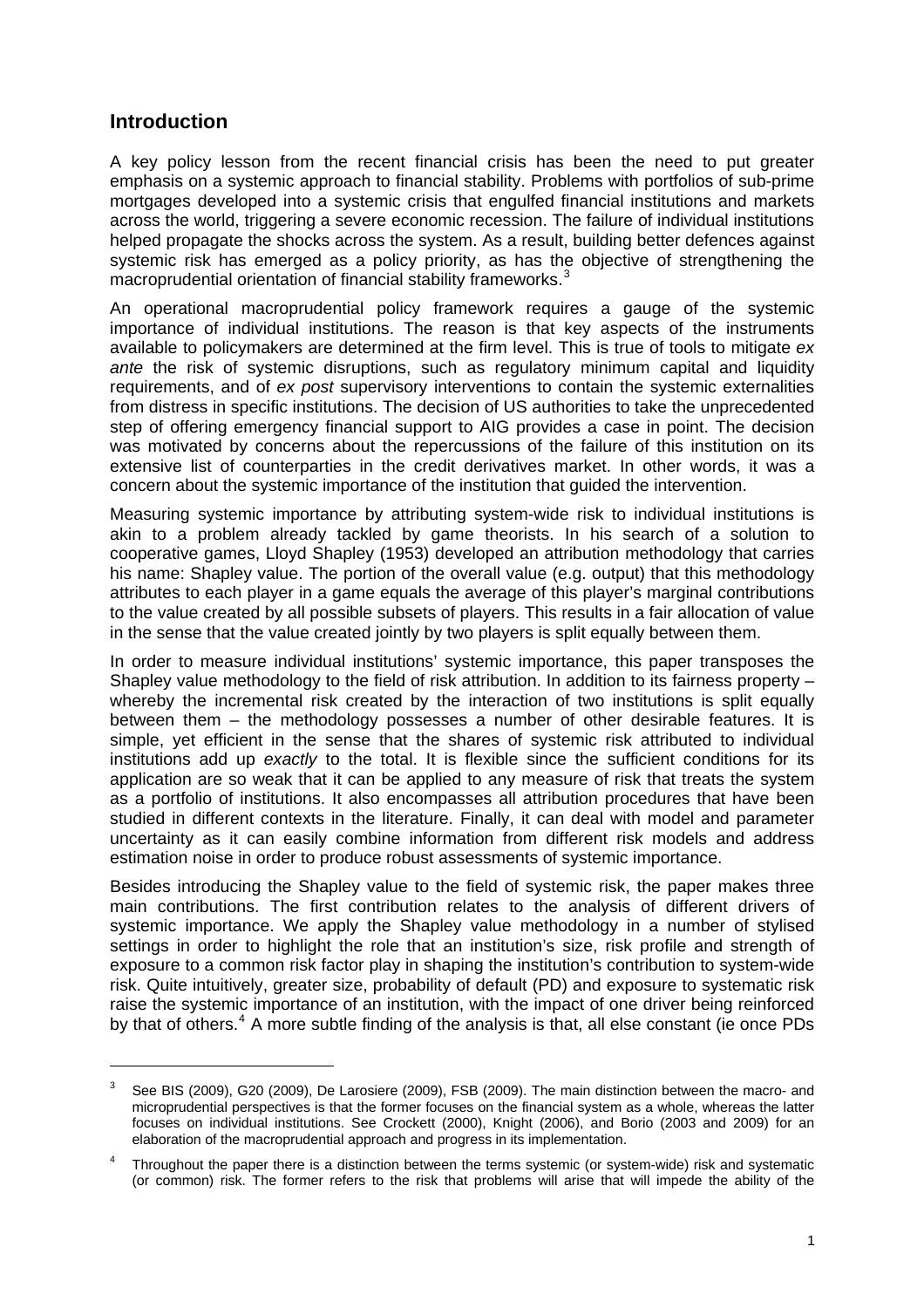and systematic-factor exposures are controlled for), the ratio of one institution's systemic importance to a smaller institution's systemic importance is larger than the ratio of the respective sizes. This is a general result that we derive in the form of a theorem, drawing on the Shapley methodology. It implies that prudential penalties for systemic importance should increase *faster* than size. The result also demonstrates the usefulness of the Shapley value from a methodological perspective. By casting the attribution problem in terms of a set of marginal contributions, the Shapley value makes it possible to analyse the impact of individual drivers of risk in a tractable way.

A second contribution of the paper is to illustrate, in a stylised setting, the implications of different policy interventions that target financial stability. The three interventions we consider impose capital requirements at the level of individual institutions and share one objective: a particular level of risk at the level of the overall system. The first intervention attains this objective while equalising the riskiness of individual institutions. The second intervention attains the same level of systemic risk but equalises the systemic importance of individual institutions (controlling for their size). Finally, the third intervention minimises aggregate capital holdings, given the target level of systemic risk. An interesting result is that, when institutions differ only with respect to their exposures to a common risk factor, the capital charges that equalise the levels of systemic importance across institutions are: (i) associated with a lower level of aggregate capital than the charges that equalise individual riskiness; (ii) quite close to the charges that deliver a (constrained) minimum level of aggregate capital.

As a third contribution, the paper analyses, within a common framework, two alternative attribution procedures. The two procedures, which have been studied separately in the literature, are special applications of the Shapley value methodology. We show that one of the procedures captures the *contribution* of individual institutions to systemic risk, whereas the other one reflects institutions' *participation* in systemic events. In gauging systemic importance, the first procedure combines the risk that an institution generates on its own with the incremental risk generated by this institution in any possible subset of the system. The procedure thus captures the impact of the institution on system-wide risk, i.e. on the likelihood and severity of systemic events. It is, therefore, suited for the calibration of macroprudential tools that are designed to limit this impact. By contrast, the second procedure calculates the expected share of an institution in the overall cost of systemic events, taking such events as given. This makes it the procedure to use in deriving actuarially fair premia for insurance against systemic events.

The objective of the paper is not to propose a measure of systemic risk but to present a methodology of attributing this risk, however it is measured, to individual institutions. For the purposes of our numerical analysis and only as an illustration, we use a specific model of system-wide losses and specific metrics that we apply within this model in order to gauge systemic risk. The metrics we choose – value-at-risk (VaR) and expected shortfall (ES) – essentially measure risk as the (expected) loss on the aggregate exposure to the institutions in a system, conditional on certain tail events. We argue that ES is an intuitively appealing approach to measuring systemic risk but we also analyse VaR as an alternative. Most results of the analysis do not depend on our choice of a model and risk metrics. A notable exception is the result on the relationship between size and systemic importance, which is independent of the chosen model but is derived only in the context of ES.

The rest of this paper is organized as follows. Section 1 reviews existing methods for the measurement of systemic risk and the attribution of this risk to individual institutions. Section 2 develops a stylised model of systemic risk and then specifies two alternative metrics for

financial system to function. The latter refers to the commonality in risk exposures of financial institutions (in the same spirit as the "market" is analysed in the CAPM). This means that systemic risk can have systematic and idiosyncratic components.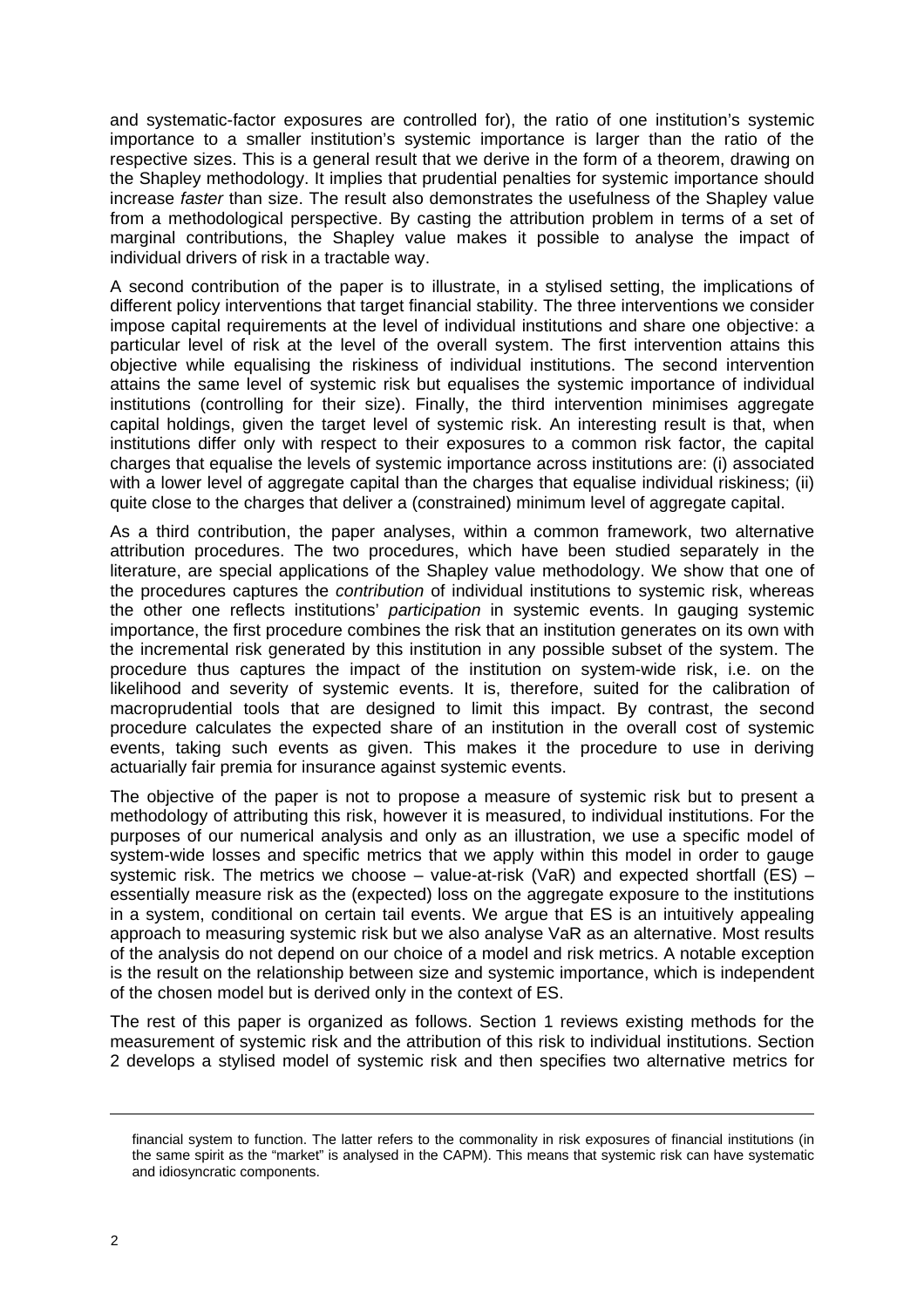this risk. The section also presents and studies alternative attribution procedures that deliver different measures of institutions' systemic importance. Sections 3 and 4 analyse, respectively, how different aspects of the system affect its overall risk and the systemic importance of individual institutions. Finally, Section 5 provides examples of how the attribution of systemic risk can be used in prudential policy tools.

#### <span id="page-8-0"></span>**1. Related literature**

The related literature can be divided into two streams. The first focuses on measuring total system-wide risk when the system is considered as a portfolio of institutions. The second stream studies procedures for attributing total system-wide risk to individual institutions. A key contribution of our paper is to propose a general attribution methodology that (i) can be applied to all of the systemic risk measures developed in the first stream of the literature and (ii) subsumes as special cases all previously studied attribution procedures.

#### <span id="page-8-1"></span>**Measuring overall risk: from investment portfolios to financial systems**

The literature has developed several measures of systemic risk. Of particular interest are those that treat explicitly the financial system as a portfolio of institutions. Examples include the measures used in Geluk et al (2009), Kuritzkes et al (2005), BIS (2008, 2009), Goodhart and Segoviano (2008), and IMF (2008, 2009). In the context of the methodology developed in this paper, these measures of systemic risk are relevant for two reasons. First, they all provide a *single* metric of systemic risk that encompasses *all* institutions in the system. Second, they can be applied to *any* subset of institutions in the system. Given these two features, the quantum or risk implied by a given measure can be allocated across institutions on the basis of the Shapley value methodology.

#### <span id="page-8-2"></span>**Attributing risk**

An attribution method decomposes the aggregate quantum of risk in order to allocate it across individual contributors. Even though a number of such methods have been discussed in the literature, they have been applied mostly in the context of investment portfolios. As pointed out by Acharya and Richardson (2009), however, the close correspondence between measures of portfolio risk and measures of systemic risk leads naturally to a correspondence between the respective attribution methods. In this section, we discuss attribution methods that have been applied to either of the two types of risk measures.

The most popular method for allocating risk across individual investment exposures considers the losses each one of them is expected to generate in an event of general distress (Praschnik et al (2001), Hallerbach (2002), Kurth and Tasche (2003) and Glasserman (2005)). The method has been recently used by Acharya et al (2009) to obtain indirect measures of the systemic importance of financial institutions. It is also used by Huang et al (2009) in the context of Asia-Pacific banks. An appealing feature of this method is that the portions of risk it attributes to different exposures add up *exactly* to the chosen measure of portfolio risk. A disadvantage is that the method cannot be applied to cases where system-wide risk is not measured by reference to a fixed set of events. This would be the case when the choice of risk metric is the variance or higher moments of the portfolio (or system-wide) loss distribution. We show below that this attribution method is a specific application of the Shapley value methodology.

Koyluoglu and Stoker (2002) decompose the variance of losses on an investment portfolio using several approaches, one of which is based on the Shapley value. This, alternative, application of the Shapley value averages the contributions of an exposure to the variance of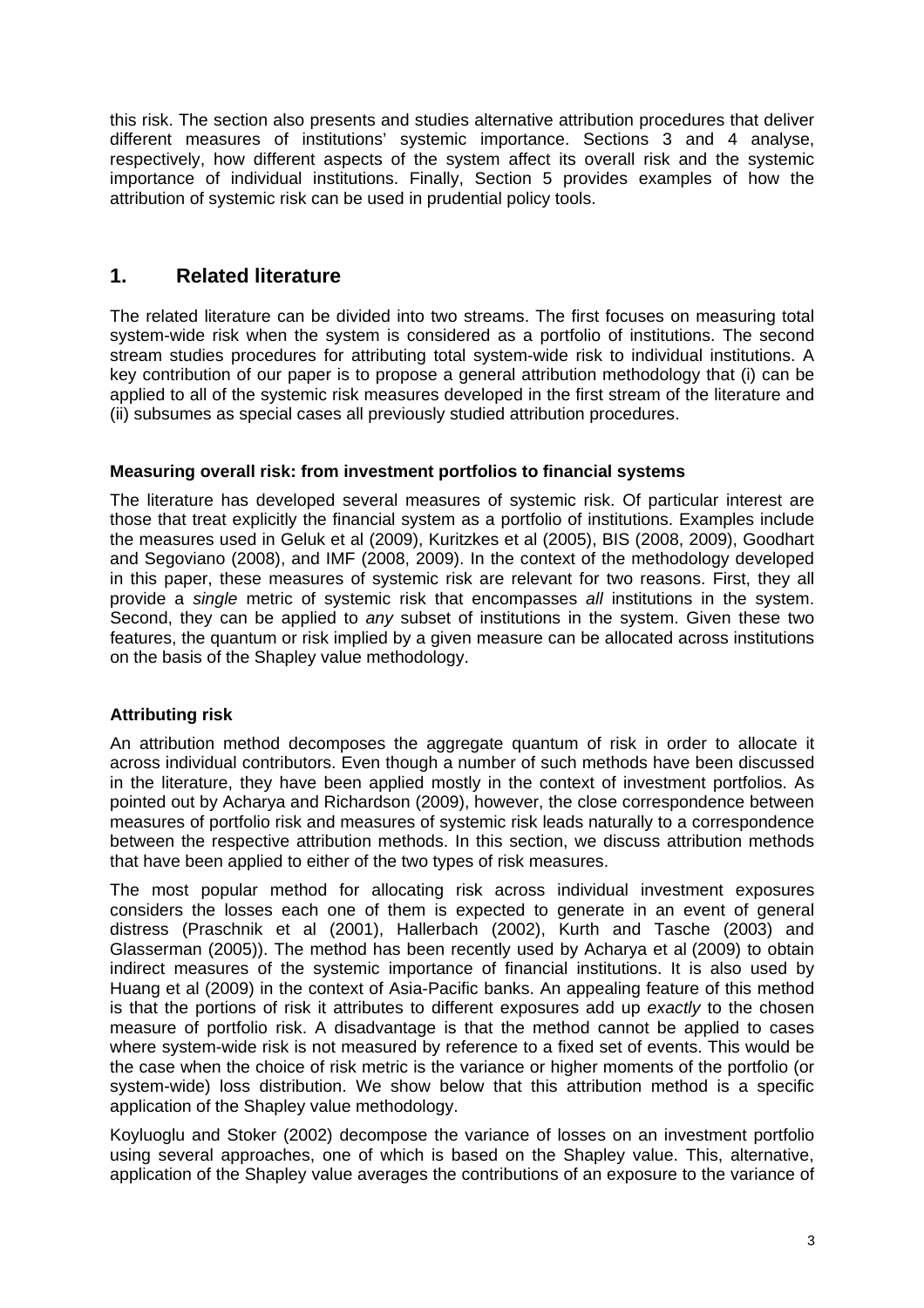the losses on all sub-portfolios to which this exposure belongs. A key difference between Koyluoglu and Stoker (2002) and this paper is that they do not consider a measure of systemic distress and do not illustrate how to apply the Shapley methodology in a policy context.

Another decomposition method has been proposed by Gordy and Lütkebohrmert (2007). They make use of the asymptotic single risk factor (ASRF) model and a so-called "granularity adjustment" (GA). In addition to incorporating a single common risk factor, the ASRF model hinges on the assumption that the portfolio is perfectly granular, in the sense that there is a large number of exposures and the size of the largest exposure is vanishingly small (Gordy (2003)). When the measure of systemic risk is VaR, the GA provides an *approximate* correction for the inaccuracies that arise from violations of the perfect-granularity assumption. Developed in the context of portfolio risk, the ASRF-GA method has not been previously considered for the attribution of systemic risk. We analyse this method as an approximation to a specific application of the Shapley value methodology and, in line with Martin and Wilde (2002), we find that it works well when the violation of the perfectgranularity assumption is not too strong.

A rather different approach underpins CoVaR, which has been applied by Adrian and Brunnermeier (2008) to the market risk of an investment portfolio and suggested as a way to measure the systemic importance of institutions. Applied to a financial system, CoVaR would gauge the severity of distress in one institution, conditional on distress in another institution or in a group of institutions. For example, a CoVaR measure could equal the VaR of losses in bank A conditional on the losses in the entire banking system being equal to their VaR level. Since CoVaR captures the tail interdependence between losses on bank A and those on the banking system, it is a specific measure of the systemic importance of bank A.

That said, the approach embedded in CoVaR and the one we take in this paper are fundamentally different. In this paper, we adopt a top-down approach that gauges systemic importance by attributing system-wide risk to individual institutions. By contrast, CoVaR focuses directly on individual institutions (or groups of institutions) and does not attempt to decompose a measure of system-wide risk. It is a bottom-up approach that does *not* deliver components that add up to the total. In terms of the above example, adding the CoVaRs of all the banks in a system will not deliver the system-wide VaR.

# <span id="page-9-0"></span>**2. Systemic risk and systemic importance**

This section lays out the analytic foundations of the analysis. The first subsection defines two popular measures of risk, which the paper focuses on. The second subsection specifies the stochastic environment that delivers the probability distribution of losses in the system. Then, the third subsection presents the Shapley value methodology as a tool for attributing systemic risk to individual institutions. The fourth subsection considers three concrete attribution procedures, two of which are particular applications of the Shapley value methodology.

#### <span id="page-9-1"></span>**2.1 Two concrete measures of systemic tail risk**

Let a financial system be populated by *n* institutions (henceforth, "banks"), indexed by  $i \in \{1, 2, \dots, n\}$ , and incur losses only when one or several of these banks default. The loss associated with bank *i* equals

$$
L_i = s_i \cdot LGD_i \cdot I_i, \tag{1}
$$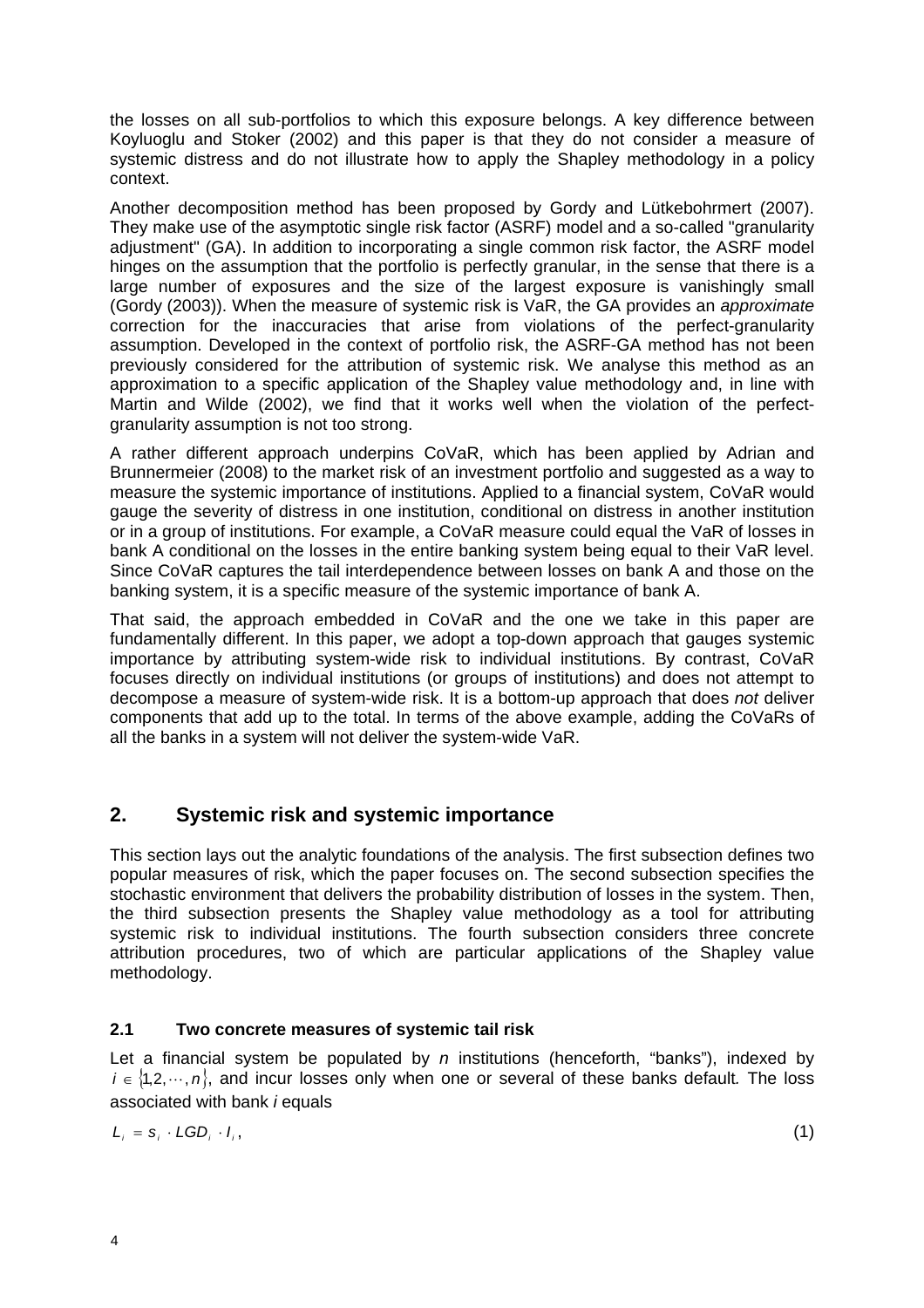where  $s_i$  stands for the size of the liabilities of bank *i*, LGD<sub>i</sub> is the share of bank *i* liabilities lost if it defaults, and  $I_i$  is an indicator variable that equals unity when bank *i* is in default and zero otherwise.

A measure of systemic risk should incorporate the joint probability distribution of losses,  $\{L_1, L_2, \dots, L_n\}$ . As stressed in Section 2.3 below, the Shapley value methodology can be applied to *any* such measure as long as it is defined on *each* subset of  $\{L_1, L_2, \dots, L_n\}$ .

In this paper, we derive numerical results for two popular measures of tail risk: value-at-risk (VaR) and expected shortfall (ES). Each of these measures is defined by a different set of tail events. VaR at confidence level *qVaR* equals the level of losses that is exceeded with probability *(1- qVaR)*. Thus, the tail events under the VaR measure are those associated with the *qVaR* quantile of the probability distribution of losses. For the numerical exercises below, we assume that *qVaR=0.999*. In turn, ES is the expectation of losses, conditional on them being above the *qES* quantile of their distribution*.* Thus, a tail event under the ES measure materialises if and only if losses exceed this quantile. For the numerical exercises below, we assume that  $q^{ES}=0.998$ <sup>[5](#page-10-1)</sup> When either of the two measures is applied to the overall system, the underlying tail events will be referred to as "systemic events".

This paper does not take a stand on whether VaR or ES is the appropriate measure of systemic tail risk. Being focused on a specific quantile, VaR reveals the smallest loss in the tail of the loss distribution but provides no information about the severity of the losses in this tail. This issue is addressed by ES, which yields a summary statistic (the mean) of loss severity in the tail.<sup>[6](#page-10-2)</sup> However, an important drawback of  $ES$  is that it is estimated with substantial noise in real-world applications that rely on actual data of losses. This drawback is substantially smaller in the case of VaR, precisely because its estimation is that of a quantile, as opposed to a mean (Heyde et al (2006)).

#### <span id="page-10-0"></span>**2.2 A probability distribution of systemic losses**

-

We apply the VaR and ES measures to a probability distribution of systemic losses, which we define on the basis of the following stochastic environment. In line with the tradition of structural credit risk models, we assume that bank *i* defaults if and only if its assets V<sub>i</sub> fall below the default point *DP<sub>i</sub>*. Specifically:

$$
I_i = 1 \text{ if and only if } V_i < DP_i \text{ and } I_i = 0 \text{ otherwise}
$$
\n
$$
\tag{2}
$$

In addition, it will be assumed that  $V_i$  is driven by one risk factor that is common to all banks,  $M$ , and another risk factor that is specific to bank  $i$ ,  $Z_i$ . Concretely:

$$
V_i = \rho_i \cdot M + \sqrt{1 - \rho_i^2} Z_i, \text{ for all } i \in \{1, 2, \cdots, n\}
$$
 (3)

where each risk factor is a standard normal variable and all factors are mutually independent.<sup>[7](#page-10-3)</sup> The common-factor loadings,  $\rho_i \in [0,1]$  for all  $i \in \{1,2,\cdots,n\}$ , imply that the asset correlation between any two banks *i* and *j* equals  $\rho_i \cdot \rho_j$ . Common-factor exposures,

<span id="page-10-1"></span><sup>5</sup> The adopted difference between the two quantiles  $q^{\text{VaR}}$  and  $q^{\text{ES}}$  renders the values of VaR and ES measures comparable. None of the conclusions in this article hinges on the relative values of *qVaR* and *qES*.

<span id="page-10-2"></span><sup>6</sup> A related issue that the so-called "sub-additivity" property is violated by VaR but not by ES (see Hull (2006)).

<span id="page-10-3"></span><sup>7</sup> This assumption circumvents important empirical questions related to the *shape* of probability distributions of asset returns and the associated uncertainty (see, for example, Hull and White (2004) and Tarashev and Zhu (2008)). As discussed below, however, such uncertainty can be incorporated in the Shapley value methodology that is at the heart of the paper.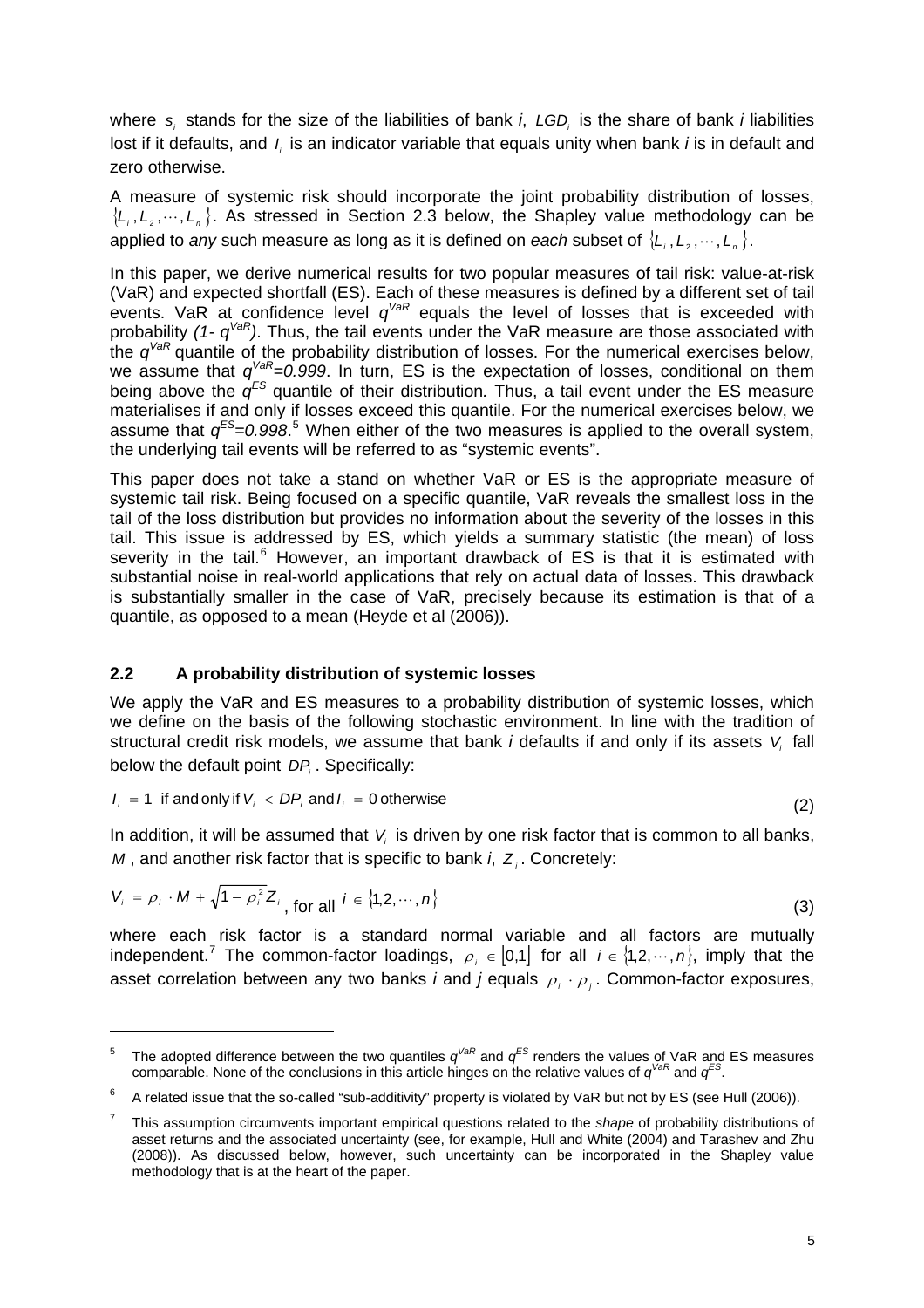which explain how shocks external to the system can systematically give rise to joint failures, parallel a key building block of portfolio credit risk models.

We acknowledge that such a setup is likely to miss an important feature of financial systems that distinguishes them from investment portfolios. Concretely, banks may be related not only via their exposure to common risk factors that are external to the system but also via interbank exposures, which propagate shocks within the system and create so-called domino effects. Interbank exposures, which imply that the financial system should be considered not only as a portfolio but also as a *network* of intuitions,<sup>[8](#page-11-1)</sup> are likely to have a material impact on the level of systemic risk and on the systemic importance of individual institutions. We abstract from this impact in order to illustrate the Shapley value methodology in a parsimonious setting.

Expressions (1)-(3) define the joint probability distribution of losses,  $\{L_1, L_2, \dots, L_n\}$ . Two additional assumptions limit the computation burden without influencing the main messages of the analysis. First, loss-given-default is set to *LGD*<sub>*i*</sub> = 55% for all *i*. Second, without loss of

generality, the overall size of the system is normalised to unity,  $\sum\limits_{i=1}^n s_i = 1$ .  $\sum_{i=1}^n S_i$ 

The inputs required for the calculation of any the above measures of systemic risk are the size of each institution, its probability of default, the loss given default in each case, and an estimate of the likelihood of joint defaults. The likelihood of joint defaults is typically derived from the correlation of banks' asset returns, which can be estimated from equity and debt prices (as done, for example, by Moody's KMV in their GCorr model). This practice, however, may change in the future, given evidence from the current crisis that, at a time of stress, the degree of interconnectedness in the banking system is largely determined by features of the liability side of balance sheets. This issue notwithstanding, any specific data that are relevant for the estimation of default correlations may be complemented with information from supervisory assessments.

#### <span id="page-11-0"></span>**2.3 The Shapley value approach: a general attribution procedure**

The Shapley value methodology was developed in the context of cooperative games, in which the collective effort of a group of players generates a shared "value" (e.g. wealth) for the group as a whole.<sup>[9](#page-11-2)</sup> Given such a value, the methodology decomposes it in order to allocate it across players according to their individual contributions. The share of the aggregate value attributed to a particular player is this player's Shapley value.

The Shapley value methodology can be applied directly to a financial system. In this context, the players are institutions which engage in interrelated risky activities that drive systemic risk. In the light of Section 2.1, the "value" of this risk is system-wide VaR or ES. The systemic importance of each institution is its Shapley-value.

This subsection first outlines the Shapley value methodology, stating explicitly the limited sufficient conditions for its applicability and listing its properties, which carry much intuitive appeal. Then, the section turns to the fact that the generality of the methodology makes it possible to decompose a given system-wide VaR or ES in different ways. The section concludes by arguing that the applicability of different decompositions – and, thus, different measures of systemic importance – depends on the problem at hand.

-

<span id="page-11-1"></span><sup>8</sup> For an in-depth analysis of the network structure of a national interbank market, see Boss et al (2004).

<span id="page-11-2"></span><sup>9</sup> The discussion of Shapley value in this paper draws heavily on Mas-Colell et al (1995), pages 679-684. The Shapley value was first introduced in Shapley (1953).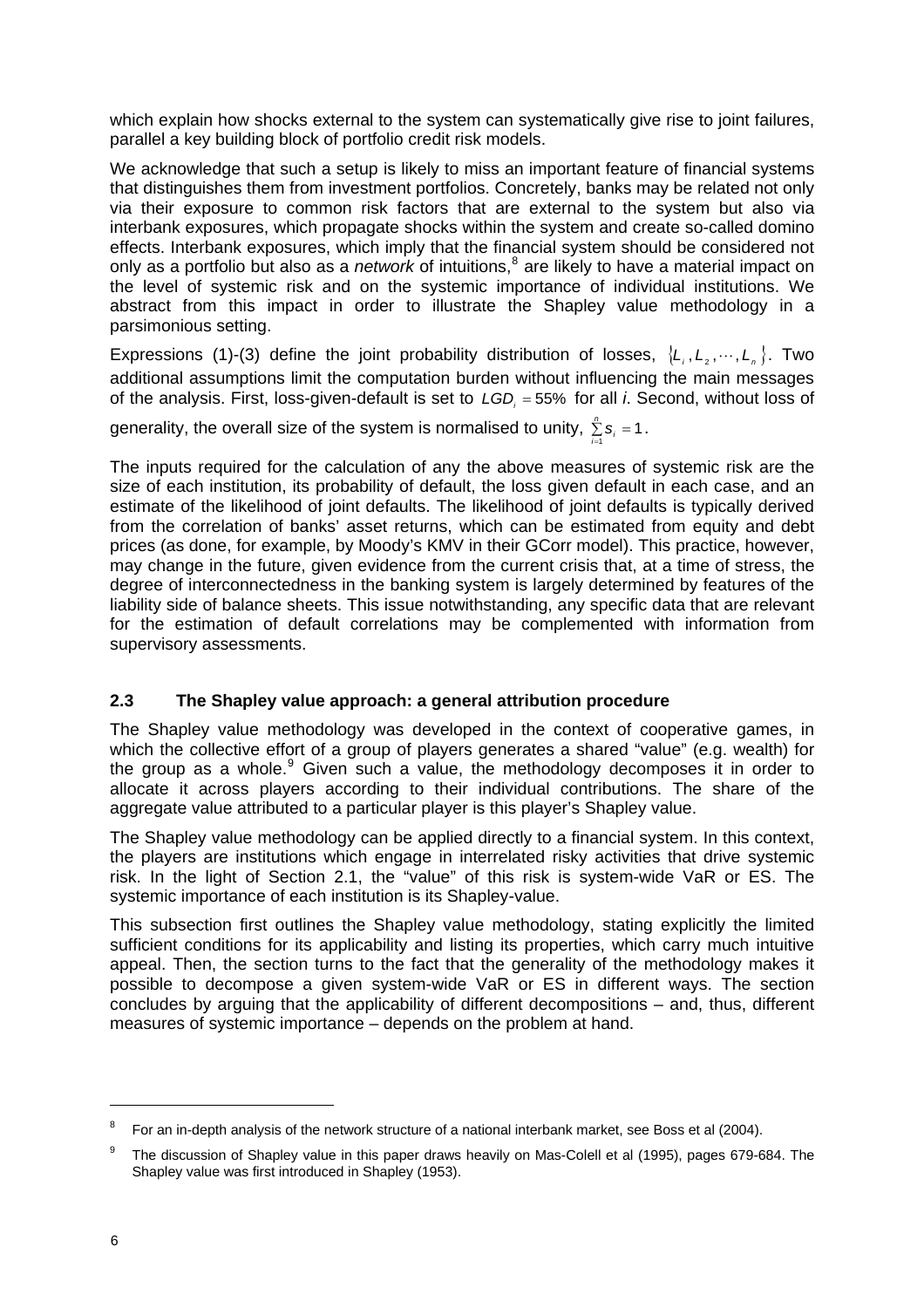In order to apply the Shapley value methodology, it is *sufficient* to define a so-called "characteristic function." This function is the same for all possible subgroups of banks (or subsystems) and maps each subsystem into a risk measure. Given the setup developed since the beginning of Section 2, the characteristic function,  $\beta$ , should accept as an input any one of the 2<sup>*n*</sup> subsystems of banks<sup>[10](#page-12-0)</sup> and should deliver the system-wide VaR or ES when applied to the entire system. That said, it should be noted that  $\theta$  could alternatively be based on *any* one of the existing measures of systemic risk presented in Section 1, simply because each one of them is defined for any subgroup of institutions in a financial system.

The derivation of the Shapley values involves the following thought process. Suppose that banks are ordered at random and consider the subsystem *S* that comprises all the banks in front of bank *i* as well as bank *i.* The contribution of bank *i* to the risk of subsystem *S* equals the difference between the risk of subsystem *S* and the risk of this subsystem when bank *i* is excluded from it:  $\vartheta(S)$  –  $\vartheta(S - \{i\})$ . The Shapley value of bank *i*, henceforth ShV<sub>i</sub>, equals the expected value of such a contribution when the *n!* possible orderings occur with an equal probability.

In the special case of a system comprising three banks, the Shapley value of bank *1* equals:  $\mathcal{L}$ 

$$
ShV_{1}(\{1,2,3\}) = \frac{1}{6} \begin{pmatrix} 2 \cdot (3(\{1\})-0) + (3(\{2,1\})-3(\{2\})) \\ + (3(\{3,1\})-3(\{3\})) + 2 \cdot (3(\{2,3,1\})-3(\{2,3\})) \end{pmatrix}
$$

 $\sim 100$ 

where  $1/n! = 1/6$  is the probability of each of the six possible orderings. The first difference in the last expression is associated with two orderings, *[1,2,3]* and *[1,3,2]*. The second and third differences are associated with one ordering each: *[2,1,3]* and *[3,1,2]*, respectively. Finally, the fourth difference is associated with two orderings, *[2,3,1]* and *[3,2,1]*. It incorporates the fact that  $\mathcal{G}(\{2,3,1\}) = \mathcal{G}(\{3,2,1\})$  or, more generally, that the value of the characteristic function does not depend on how banks are ordered in the subsystem (see the symmetry property below).

Most generally, the Shapley value – or the systemic importance – of any bank *i* equals:

$$
ShV_i(\Sigma) = \frac{1}{n} \sum_{n_S=1}^n \frac{1}{c(n_s)} \sum_{\substack{S \supset i \\ |S| = n_S}} \bigl(g(S) - g(S - \{i\})\bigr)
$$
(4)

where  $\Sigma$  denotes the entire financial system,  $S \supset i$  are all the subsystems in  $\Sigma$  containing bank *i*,  $|S|$  stands for the number of banks in subsystem *S*, and  $c(n_s) = (n-1)/(n-n_s) (n_s - 1)$  is the number of subsystems comprising  $n_s$  banks. In addition, the empty set carries no risk:  $\mathcal{G}(\emptyset) = 0$ .

For a given characteristic function 9, the Shapley values of individual banks are a *unique* set of measures of systemic importance. This set possesses the following properties:

1) *Additivity (or efficiency)*: The sum of Shapley values equals the aggregate measure of systemic risk:  $\sum_{i=1}^{n} ShV_{i}(\Sigma) = \mathcal{G}(\Sigma)$ .

2) *Symmetry*: The labelling of banks does not matter. More precisely, if the characteristic functions  $\mathcal{G}$  and  $\tilde{\mathcal{G}}$  differ only in that the roles of banks *i* and *h* are permuted, then  $ShV_i(\Sigma; g) = ShV_i(\Sigma; \tilde{g}).$ 

3) *"Dummy axiom"*: If a bank carries no risk, then its Shapley value is zero.

 $\overline{a}$ 

<span id="page-12-0"></span><sup>10</sup> These subsystems are: *Ø, {1}, {2}, {3}, …, {n}, {1,2}, {1,3}, …, {n-1,n}, …, {1,2,3,…,n}*.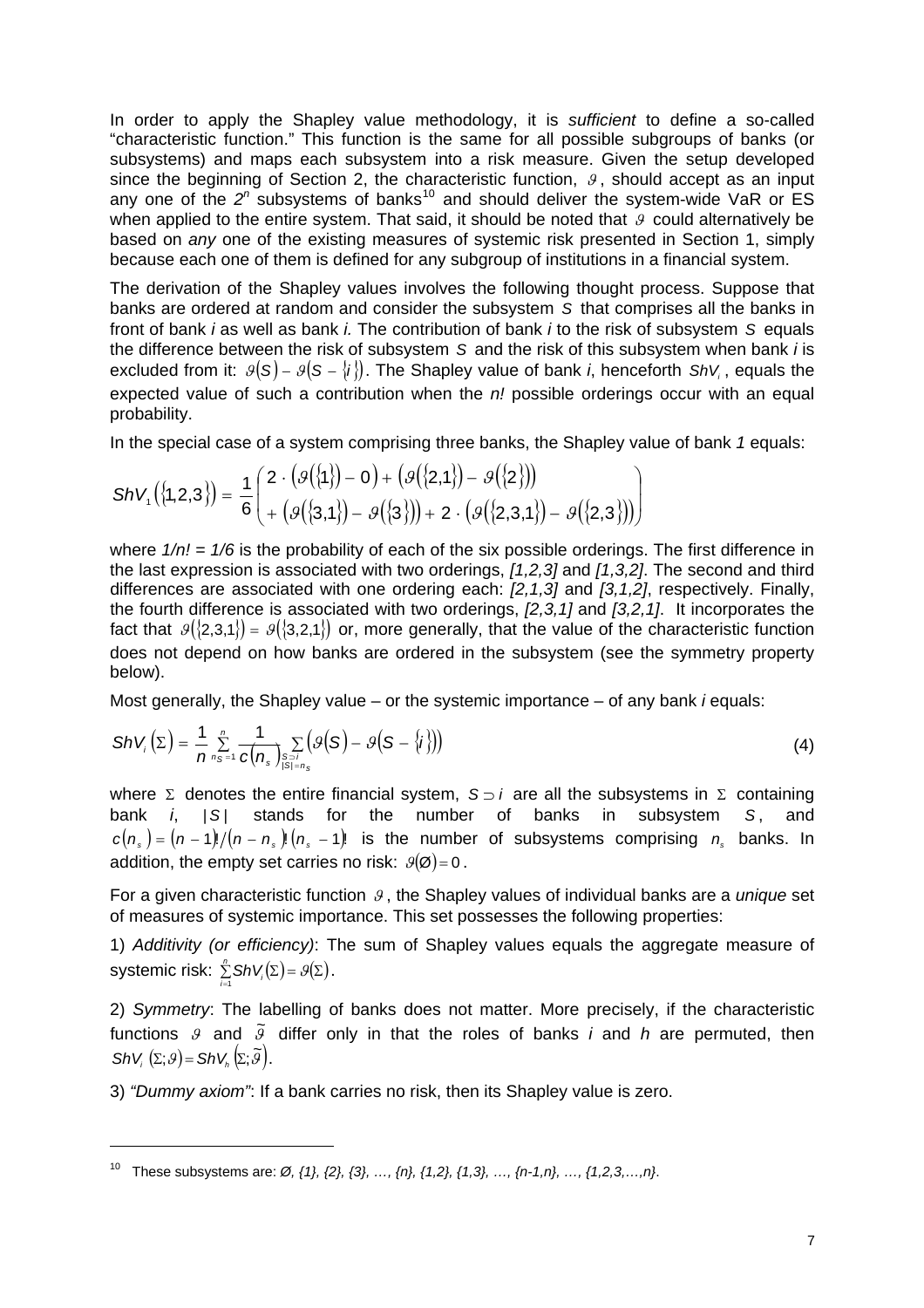4) *Linearity of characteristic functions*: Suppose that initially there are several characteristic functions, each one of which gives rise to Shapley values. Then, let a particular linear combination of these functions result in a new characteristic function. The new Shapley value of any bank is a linear combination of the Shapley values implied for this bank by the initial characteristic functions. Importantly, the linear combination that relates characteristic functions is the same as the linear combination relating Shapley values. For example, if  $\mathcal{G} = \alpha \cdot \mathcal{G} + \beta \cdot \mathcal{G}$ , and  $\alpha$  and  $\beta$  are constants, then  $ShV_i(\Sigma, \mathcal{G}) = \alpha \cdot ShV_i(\Sigma, \mathcal{G}) + \beta \cdot ShV_i(\Sigma, \mathcal{G})$  for any bank *i*.

The linearity property of the Shapley value methodology implies that measures of systemic importance can account in an internally consistent manner for the ubiquitous issue of model and parameter uncertainty. For instance, there is no clear evidence whether the vulnerability of financial systems is associated mainly with institutions' assets (credit exposures) or liabilities (funding exposures). Likewise, there is no consensus whether shocks exogenous to the financial system or the propagation of shocks within the system are the primary drivers of systemic events. Given this, it becomes inherently difficult to pinpoint the statistical properties of these shocks and to restrict the estimation noise in the parameters of data generating processes. Ultimately, all these different sources of uncertainty would imply that a prudential authority may want to consider a range of alternative measures of systemic risk, i.e. a range of alternative characteristic functions. The linearity property of Shapley values would then allow the authority to incorporate all these characteristic functions in a single attribution procedure, with the associated weights, i.e.  $\alpha$ ,  $\beta$  in the above example, reflecting the authority's perception of the validity of any given function.

A different perspective on the Shapley value methodology reveals that it satisfies an intuitive fairness criterion. Namely, the decomposition is such that the incremental amount of systemic risk generated by the simultaneous presence of any two institutions in the system is split equally between them. As illustrated in MasCollel et al (1995), a specific implication of this is that the increment of the Shapley value of institution *i* caused by the presence of institution *k* equals the increment of the Shapley value of institution *k* caused by the presence of institution *i*. Moreover, this is true if Shapley values are derived for any subgroup of institutions in the system:

$$
ShV_i(S) - ShV_i(S - \{k\}) = ShV_k(S) - ShV_k(S - \{i\})
$$
\n(5)

for all *i* and *k*; and all  $S \in \Sigma$ , such that  $i, k \in S$ .

Besides its intuitive appeal, the property of Shapley values in expression (5) helps bring to the fore differences between alternative applications of the general Shapley value methodology. We develop this point in the next subsection.

#### <span id="page-13-0"></span>**2.4 Three ways to measure systemic importance**

When the measure of systemic risk is VaR or ES, the Shapley values of individual institutions can be based on either of two different characteristic functions. The values of the two characteristic functions coincide when applied to the entire system but differ, in terms of the underlying tail events, when applied to subgroups of institutions. The upshot is two different attribution procedures that decompose the same magnitude of systemic risk in different ways. We outline these two attribution procedures in turn. In order to alleviate the exposition, in this subsection, we discuss only the attribution of systemic VaR, keeping in mind that the ES case is conceptually equivalent. Then, we outline a third attribution procedure, which is an analytic approximation of one of the first two. Finally, we argue that the different measures of systemic importance, delivered by the alternative attribution procedures, should be used in different settings.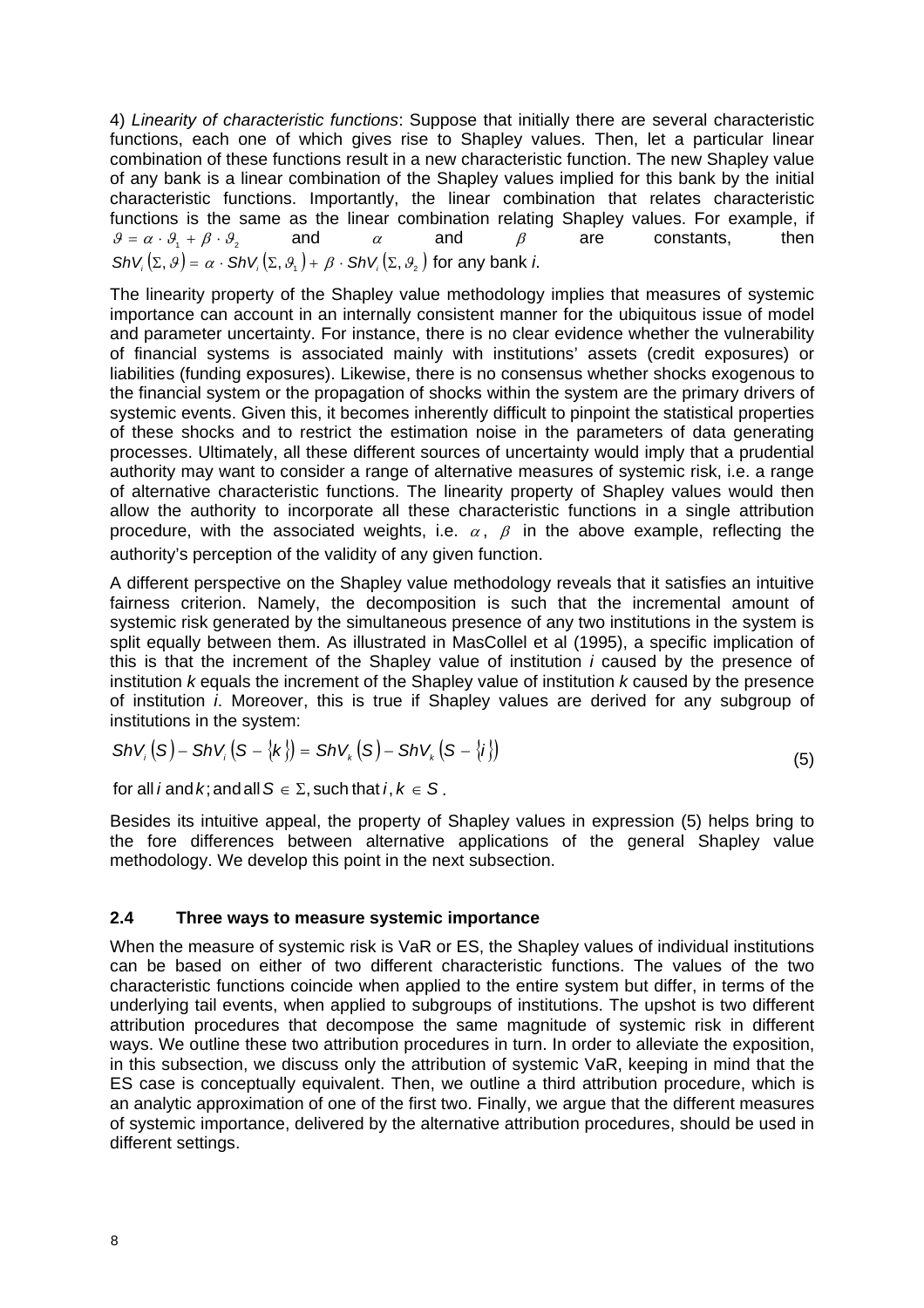In exploring each procedure, it is important to keep in mind that the underlying stochastic environment generating default losses (recall Section 2.2) simplifies considerably the derivation of Shapley values. Since it is assumed that each bank is subject only to shocks external to the system, the statistical properties of the losses associated with a given bank are *unaffected* by the other banks and, thus, stay constant across subsystems. This property of default losses would be foregone if the system were considered as a network of institutions. Since, in this case, banks would propagate shocks from/to other banks, the losses associated with a given bank would depend on which other banks are in the subsystem in focus.

#### *Procedure 1: varying tail events*

This procedure is underpinned by the characteristic function  $\mathcal{G}^1$ , which is such that  $\mathcal{G}^{\dagger}(S)$  = VaR $(S)$  for *any* possible subsystem *S* in  $\Sigma$ . In contrast to the second characteristic function discussed below,  $\vartheta^1$  defines the tail events at the level of each subsystem and these events typically differ from the systemic events, ie the tail events at the level of the entire financial system. Procedure 1 has been employed by Koyluoglu and Stoker (2002) but in a different context (see Section 1 above).

A measure of systemic importance obtained under Procedure 1 reflects the *contribution* of individual banks to the severity of the systemic events. As implied by expression (4), Procedure 1 gauges the systemic importance of bank *i* by combining the VaR that bank *i*  would generate on its own to the contributions of this bank to the VaRs of all possible groups of other banks in the system.

To understand further the characteristic function  $\mathcal{S}^1$ , it is useful to revisit the fairness property in expression (5). Owing to its treatment of tail events,  $\mathcal{G}^1$  reflects the extent to which the joint presence of two banks *i* and *k* raises the risk in a subsystem. The Shapley value methodology then splits the incremental amount of risk equally between the two banks. Specifically, provided that the risk factors affecting banks *i* and *k* relate positively,  $\mathsf{ShV}_{i}\left(S;\mathcal{G}^{\perp}\right) - \mathsf{ShV}_{i}\left(S - \{\mathsf{k}\},\mathcal{G}^{\perp}\right) = \mathsf{ShV}_{k}\left(S;\mathcal{G}^{\perp}\right) - \mathsf{ShV}_{k}\left(S - \{\mathsf{i}\},\mathcal{G}^{\perp}\right) \geq 0$  and the inequality is strict for a strictly positive number of subsystems  $S \in \Sigma$ , such that  $i, k \in S$ .

#### *Procedure 2: fixed tail events*

Procedure 2 is another application of the Shapley-value methodology, based on a different characteristic function,  $\mathcal{S}^{\mu}$ . For any subsystem *S*,  $\mathcal{S}^{\mu}(S)$  equals the expected loss in this subsystem conditional on the tail events in the *entire* system  $\Sigma$ , ie conditional on the systemic events. It is the different treatment of tail events that drives the difference between characteristic functions  $\mathcal{G}^I$  and  $\mathcal{G}^I$ .

A measure of systemic importance obtained under Procedure 2 captures the degree to which a bank is expected to *participate* in the systemic events. To see why, note first that  $\mathcal{G}^{\text{II}}$  leads to a substantial simplification because  $\mathscr{S}^{\pi}(S) - \mathscr{S}^{\pi}(S - \{i\}) = E(L_i \mid \text{systemic event}),$  which depends on *i* but not on *S*. Then, by expression (4), the Shapley value of bank *i* is simply the loss it is expected to generate, conditional on the systemic events:

*ShV*  $(S; \mathcal{G}^{\mathbb{I}}) = ShV(\Sigma; \mathcal{G}^{\mathbb{I}}) = E(L)$  *systemic event* for all  $i \in S$  and all  $S \in \Sigma$ .

The characteristic function  $9^{\text{II}}$  underpins an application of the Shapley value methodology that satisfies the letter but not the spirit of the fairness property in expression (5). The fundamental reason is that, since it takes systemic events as given,  $\mathcal{S}^{\text{\tiny{II}}}$  cannot convey how bank *k* affects the contribution of bank *i* to these events and vice versa: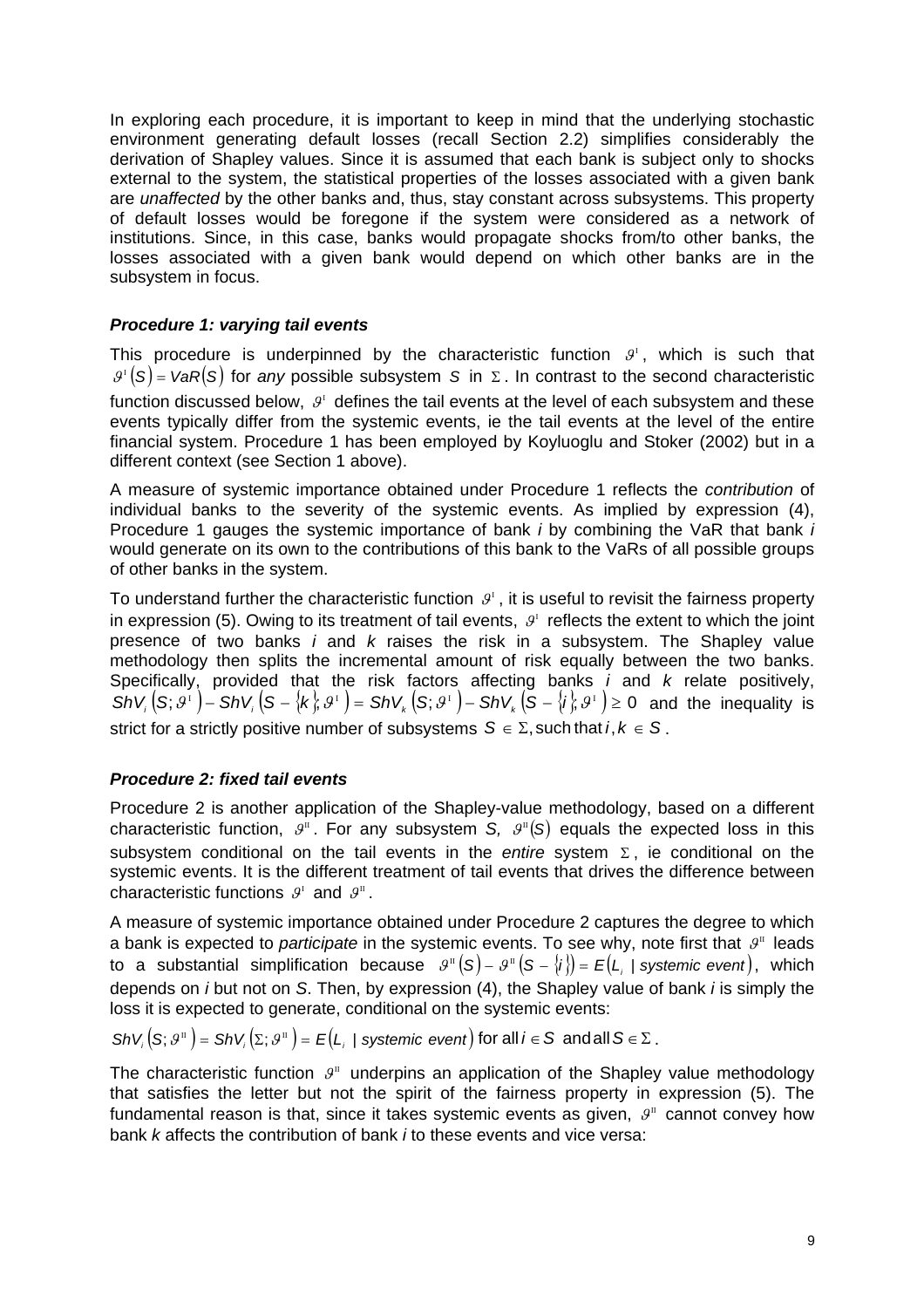$\mathsf{ShV}_{i}\left(\mathsf{S};\vartheta^{\mathrm{T}}\right) - \mathsf{ShV}_{i}\left(\mathsf{S}-\{k\};\vartheta^{\mathrm{T}}\right) = \mathsf{ShV}_{k}\left(\mathsf{S};\vartheta^{\mathrm{T}}\right) - \mathsf{ShV}_{k}\left(\mathsf{S}-\{i\};\vartheta^{\mathrm{T}}\right) = 0$  for each  $\mathsf{S} \in \Sigma$ . Indeed, this is a manifestation of the fairness property but an uninformative one.

A different issue, which arises in the context of a VaR measure, is that an application of Procedure 2 may give rise to non-trivial computational complications that necessitate approximations. The reason is that, if losses have a continuous probability distribution, the systemic events underpinning the VaR measure – i.e. those corresponding to the *qVaR* quantile of the probability distribution of losses – are of zero probability. Therefore, expectations conditional on such events are impossible to derive exactly. Hallerbach (2002) shows that the problem can be tackled numerically via a procedure in which there is a tradeoff between the accuracy and efficiency of the conditional expectation estimator.

Procedure 2 has been a popular tool for the attribution of the risk of investment portfolios to individual exposures and has been recently used by Acharya and Richardson (2009) and Huang et al (2009) in the context of systemic risk (see Section 1 above). However, previous derivations of the procedure – such as those in Praschnik et al (2001), Hallerbach (2002), Kurth and Tasche (2003) and Glasserman (2005) – have been based on the linearity of the expectations operator, not on the Shapley value methodology. By extension, the properties of Procedure 2 have not been analysed alongside those of Procedure 1. In Section 2.4.1 below, we compare the two procedures and argue that they should be used in different contexts.

#### *Procedure 3: ASRF model with a granularity adjustment*

This procedure, which does not make use of the Shapley value methodology and has been developed only for VaR measures, is an analytic approximation of Procedure 2. Under Procedure 3, the portion of system-wide VaR attributed to bank *i* equals  $MVaR_i^{ASRF,GA} = MVaR_i^{ASRF} + MGA_i$ . The first summand,  $MVaR_i^{ASRF}$ , is derived in Gordy (2003) in the context of the asymptotic single risk factor (ASRF) model and, thus, incorporates the assumption that the system is perfectly granular (or asymptotic). The second summand, MGA<sub>i</sub>, is derived in Gordy and Lütkebohmert (2007) is an approximate correction for departures from this assumption, i.e. a "granularity adjustment":

$$
W\langle AR_i^{ASRF} = s_i \cdot LGD \cdot \Phi\left(\frac{\Phi^{-1}(PD_i) - \rho_i \Phi^{-1}(1-q^{\vee_{\text{BR}}})}{\sqrt{1-\rho_i^2}}\right)
$$

$$
MGA_i = s_i^2 \cdot LGD \cdot f\left(\delta_i, \sum_{j=1}^n MVaR_j^{ASRF}, MVaR_i^{ASRF} - LGD \cdot PD_i\right)
$$

where  $\Phi$  stands for the standard normal CDF and the analytic function  $f$  and the parameters  $\delta_i$  are defined in Gordy and Lütkebohrmert (2007). Given that the system-wide *VaR* has been estimated, it is typically possible to find unique  $\delta_i$  that preserve the internal consistency of the model and result in  $\sum\limits_{i=1}^n MVaR_i^{ASRF,GA} = VaR$ .  $\sum_{i=1}^n MVaR_i^{ASRF,GA} = VaR$ .<sup>[11](#page-15-0)</sup>

 $\overline{a}$ 

<span id="page-15-0"></span><sup>&</sup>lt;sup>11</sup> The parameters  $\delta_i$  partially reconcile differences between the default generating process implied by the ASRF model and that implied by CreditRisk+, which is used for the granularity adjustment. In this paper, the parameters  $\delta_i$  are calibrated so that there is a close match between the right tails of these distributions (see Gordy and Lütkebohrmert (2007), equation (18)). Importantly, any possible calibration of  $\delta_i$  introduces a conceptual issue. Namely, in line with their intended purpose to account for the degree of diversification in the system (or portfolio), these parameter depend on the common factor loadings. However, contrary to economic logic, they are also affected by individual PDs, the VaR confidence level and an additional ad hoc parameter.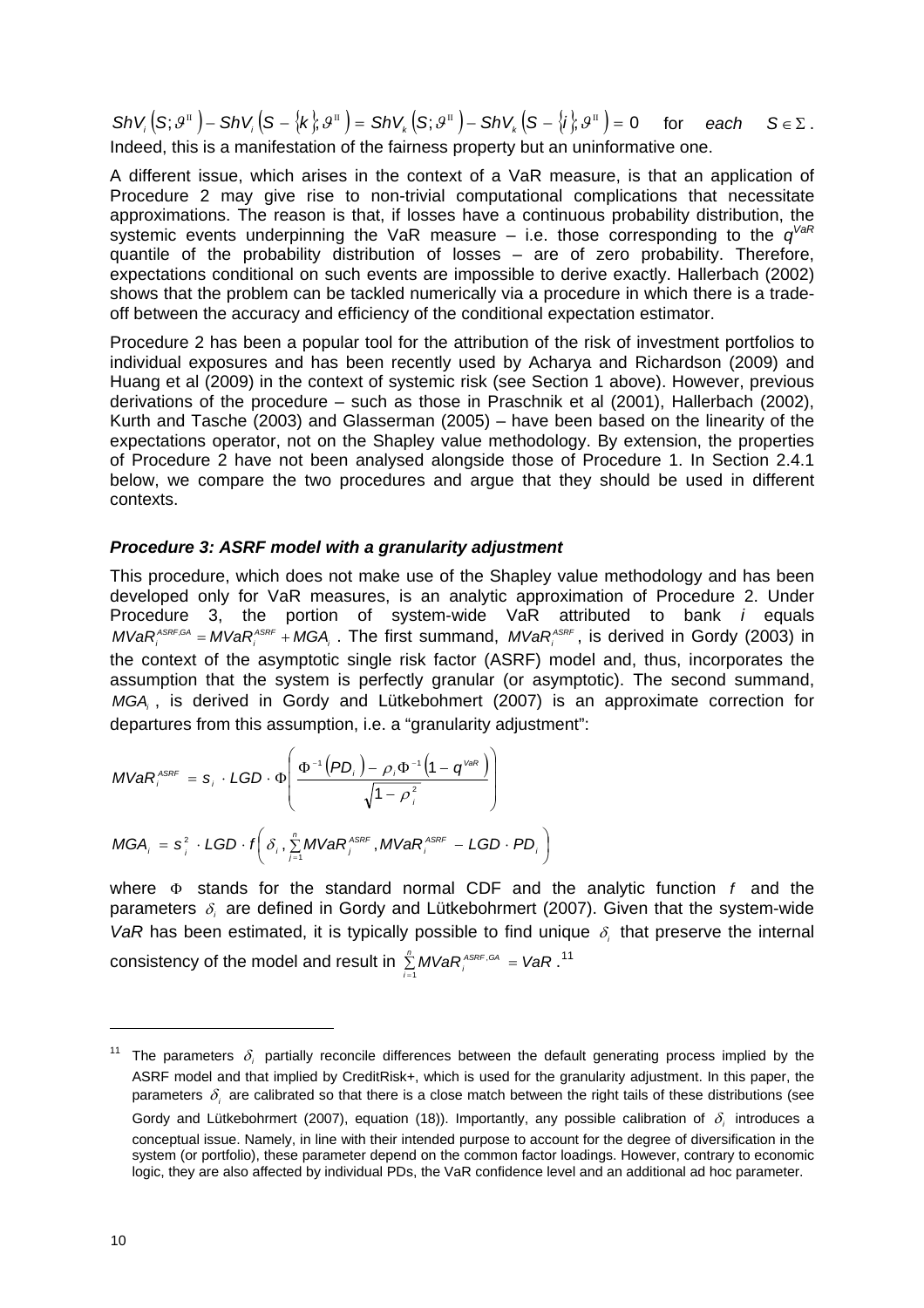In the limit in which the granularity of the system is infinitely fine, and thus idiosyncratic risk is fully diversified away, the granularity adjustment declines to zero. In this limit, given that there is a single common risk factor, the ASRF model and attribution Procedure 2 coincide.<sup>[12](#page-16-1)</sup> Thus, Procedure 3 can be viewed as an approximation to Procedure 2 and the approximation should be expected to improve as granularity becomes finer. Section 2.4.2 below studies the accuracy of this approximation, which, to the best of our knowledge, has not been done before.

#### <span id="page-16-0"></span>*2.4.1 Comparison between Procedures 1 and 2*

This section illustrates differences between measures of systemic importance obtained under Procedures 1 and 2 and then analyses the reasons for these differences. The analysis is centred around the following two possible objectives of a prudential authority, the first one of which calls for the use of Procedure 1 and the second for the use of Procedure 2:

- 1. Attain a particular cross-sectional distribution of institutions' *contributions* to a given level of systemic risk. Section 5 below motivates such an objective from a macroprudential point of view.
- 2. Require banks to pay at actuarially fair premia for a scheme that insures against the losses in pre-specified systemic events. Being equal to the expected loss associated with a bank, conditional on the systemic events, the premium reflects the bank's *participation* in these events.

We consider the above two objectives in stylised examples that illustrate sharply that a bank's *contribution* to systemic risk (captured by Procedure 1) could differ substantially from its expected *participation* in the systemic events (captured by Procedure 2). The first such example is provided by Table 1, in which systemic risk is measured by VaR and, thus, the systemic events occur when system-wide losses equal the  $q^{\text{Var}}$  quantile of their probability distribution. In this example, the system comprises 10 banks that differ only with respect to their size. These banks are divided into two groups of five and each of the banks in the first (second) group accounts for 7% (13%) of the total size of the system.

| Comparison between Procedures 1 and 2: a VaR example<br>All banks: $PD = 0.27\%$ and $LGD = 55\%$<br>Group A banks: $n_A = 5$ ; $s_A = 0.07$ . Group B banks: $n_B = 5$ ; $s_B = 0.13$ . |                                                                                                                     |             |                    |         |  |  |  |  |  |
|------------------------------------------------------------------------------------------------------------------------------------------------------------------------------------------|---------------------------------------------------------------------------------------------------------------------|-------------|--------------------|---------|--|--|--|--|--|
|                                                                                                                                                                                          | Low default correlation<br><b>High default correlation</b><br>$\rho_A = \rho_B = 0.724$<br>$\rho_A = \rho_B = 0.60$ |             |                    |         |  |  |  |  |  |
|                                                                                                                                                                                          | Procedure 1                                                                                                         | Procedure 1 | <b>Procedure 2</b> |         |  |  |  |  |  |
| Group A                                                                                                                                                                                  | 34.34%                                                                                                              | $0.0\%$     | 28.15%             | 100%    |  |  |  |  |  |
| Group B                                                                                                                                                                                  | 65.66%                                                                                                              | 100%        | 71.85%             | $0.0\%$ |  |  |  |  |  |
| total VaR                                                                                                                                                                                | 14.3                                                                                                                | 14.3        | 15.4               | 15.4    |  |  |  |  |  |
| $(100\%)$<br>(100%)<br>(100%)<br>$(100\%)$                                                                                                                                               |                                                                                                                     |             |                    |         |  |  |  |  |  |
| Note: Each panel refers to a different banking system. Systemic risk is measured as total VaR at the 99.9% confidence level, in cents                                                    |                                                                                                                     |             |                    |         |  |  |  |  |  |

per dollar exposure to the system. The first two rows report the overall share of each group of banks in total VaR, as determined by the procedure specified in the column heading. The number of banks in group *j* equals *nj*, the size of a bank in group *j* is *sj* and the exposure of a bank in group *j* to the common factor is denoted by *ρj*.

Table 1

 $\overline{a}$ 

<span id="page-16-1"></span> $12$  The proof of Proposition 1 in Tarashev (2010) proves this claim as well.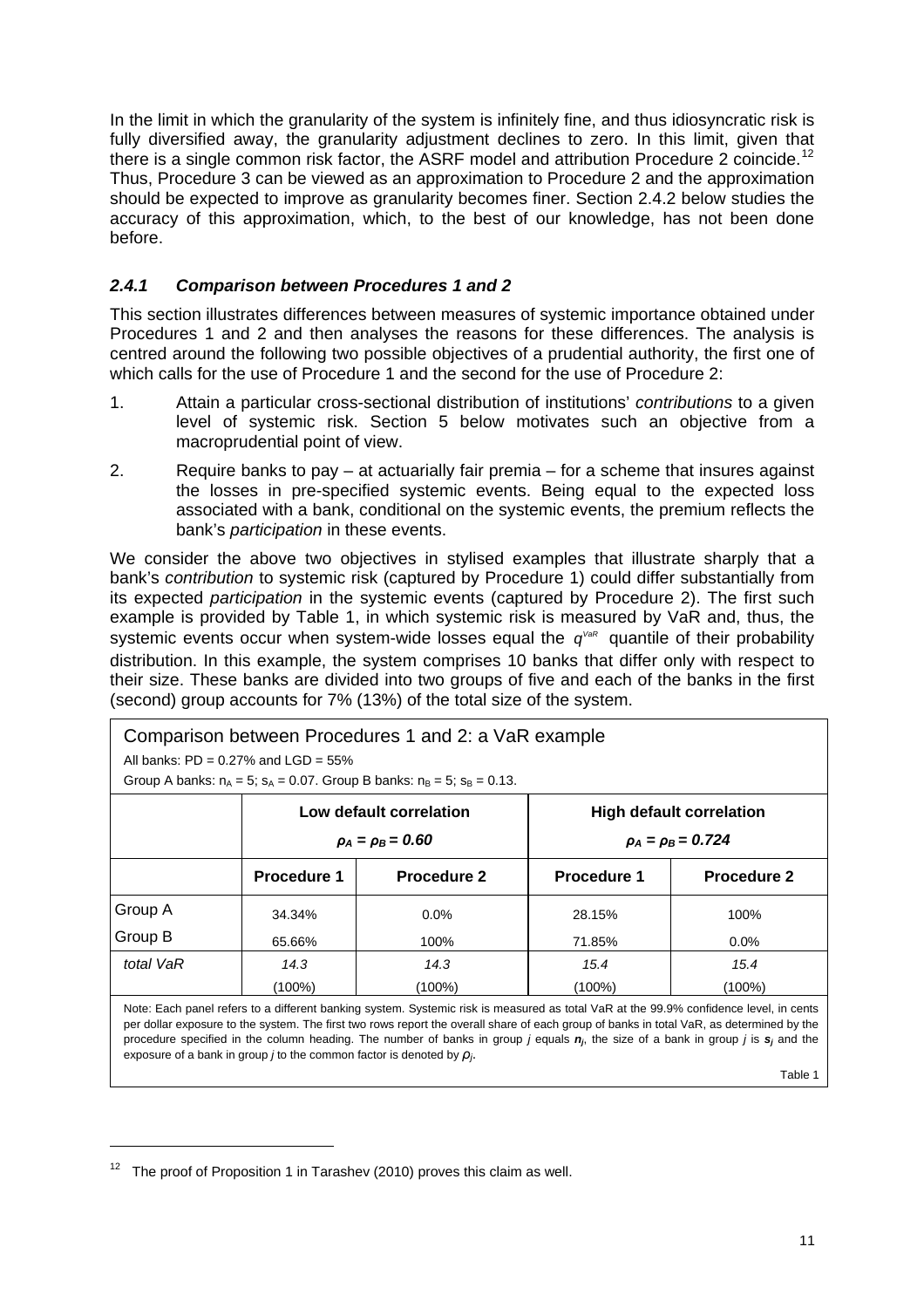The left-hand panel of the table illustrates clearly that the two procedures can deliver quite different measures of systemic importance. In the considered system, which features relatively low default correlations, the systemic events correspond to the failure of two large banks (and a VaR of 14.3 cents on the dollar). Since these events exclude losses from small banks, applying Procedure 2 leads to the conclusion that these banks are of *no* systemic importance. By contrast, Procedure 1 attributes positive systemic importance to all banks.

The two procedures deliver contrasting messages because they capture differently the impact of interactions among institutions on systemic risk. Specifically, Procedure 2 fails to convey the impact of a given bank on the risk generated by other banks (recall the discussion in Section 2.4). For the system at hand, Procedure 2 fails to convey that the level of systemic risk is partly the result of the *simultaneous* presence of the *two* groups of banks in the system. For example, this level would have *halved* if the group of small banks had been excluded from the system. In order to capture this impact, it is necessary to consider tail events at the level of each subgroup of banks, which is what Procedure 1 does. Procedure 1 is then the natural choice under the first of the above objectives, which calls for measuring banks' contribution to systemic risk.

That said, Procedure 2 is designed for the second of the above objectives, i.e. the derivation of actuarially fair insurance premia when the insurance is against losses incurred in systemic events. To see this, consider again the system in which correlation is low and the systemic events occur when system-wide losses equal 14.3 cents on the dollar. Since big banks are the sole drivers of such losses, these banks should be the only ones to pay actuarially fair insurance premia.

The picture is symmetric when higher default correlations lead to a system-wide VaR (15.4 cents on the dollar) that corresponds to the losses from the failure of four small banks (righthand panel of Table 1). In this case, Procedure 2 implies that the systemic importance of big banks is nil. For the reasons discussed above, this outcome is simply another example of a mismatch between the expected losses generated by a bank in systemic events and the contribution of this bank to systemic risk. Again, the mismatch suggests that Procedure 1 should be used for the first of the above objectives, even though Procedure 2 is the one to use for the second objective.

It should be noted that allowing for stochastic LGD would alter the numerical results in Table 1. For example, it would dampen the distinction between the two groups of banks under Procedure 2. To see why, note that, if the probability distribution of LGD is continuous, losses from each bank will enter the set of systemic events underpinning the VaR at any confidence level. This would guarantee a strictly positive level of systemic importance for each bank under Procedure 2.

That said, two points should be kept in mind. As discussed in Section 2.4, a departure from a step-wise loss distribution (which would result from a continuous PDF of LGD) raises significant computational issues when Procedure 2 is applied to a VaR measure of systemic risk. Second, keeping such issues aside, stochastic LGD does not alter the fact that Procedure 2 is not designed to convey the degree to which the interaction among different banks raises systemic risk. Numerical results, available upon request, reveal that the differences between Procedures 1 and 2 illustrated in Table 1 are maintained in qualitative terms even for a stochastic LGD with substantial variance.

A second example illustrates sharply the fact that a bank's contribution to system-wide ES is also not equal to the extent to which the bank is expected to participate in the corresponding systemic events (see Table 2). The 4 banks in the hypothetical system of this example differ with respect to their individual PDs and loadings on the common risk factor. In order to analyse differences between the two attribution procedures, it suffices to consider the bank with the highest and that with the lowest probability of default, dubbed C and D, respectively. In addition, Bank C features the lowest exposure to the common factor, whereas bank D features the highest exposure.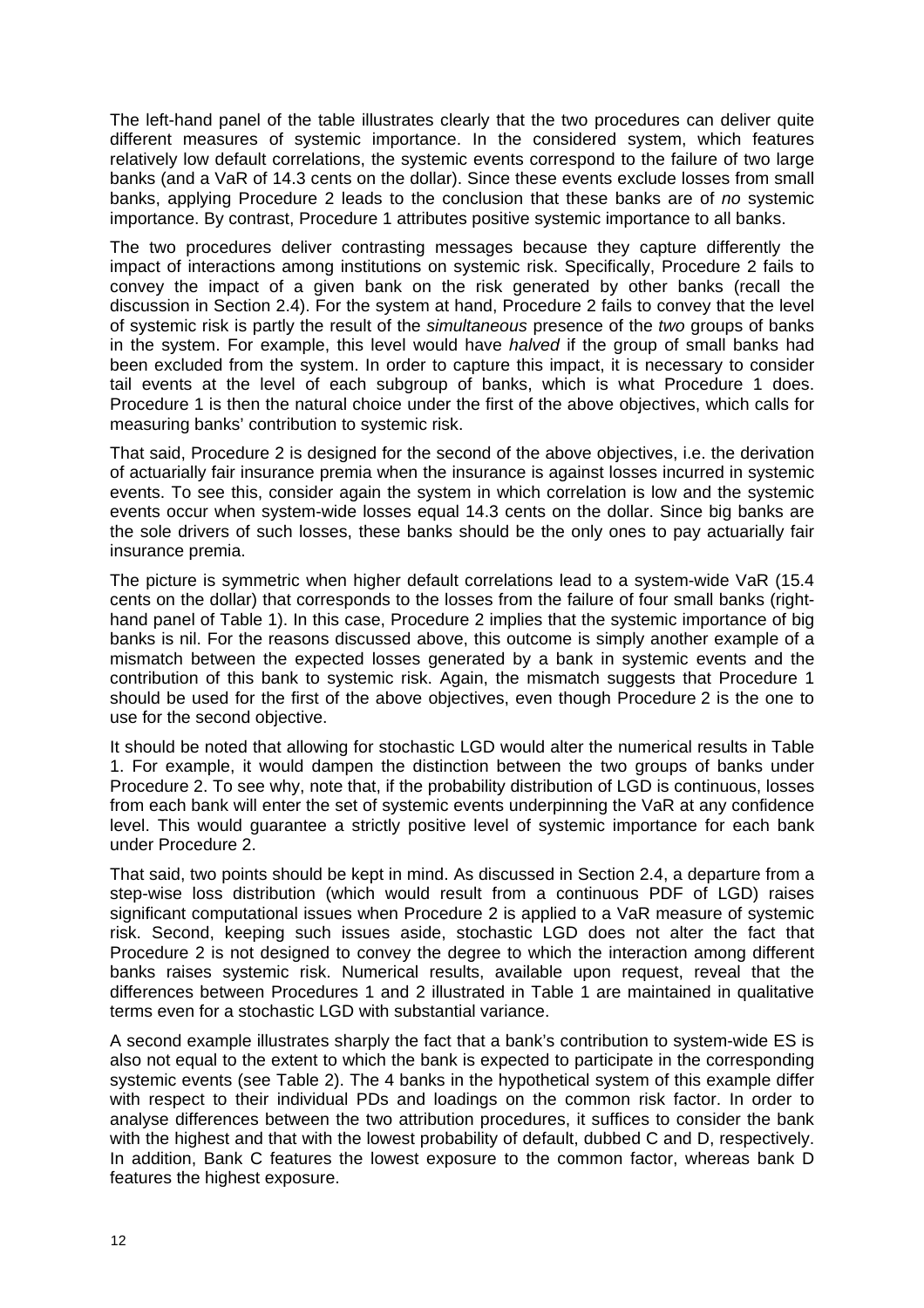| Comparison between Procedures 1 and 2: an ES example                                                                                                                                                                                                                            |                                                                                                                                                                                                                                                                      |                    |                    |                    |  |  |  |  |  |  |
|---------------------------------------------------------------------------------------------------------------------------------------------------------------------------------------------------------------------------------------------------------------------------------|----------------------------------------------------------------------------------------------------------------------------------------------------------------------------------------------------------------------------------------------------------------------|--------------------|--------------------|--------------------|--|--|--|--|--|--|
| All banks: $s = 0.25$ and LGD = 55%                                                                                                                                                                                                                                             |                                                                                                                                                                                                                                                                      |                    |                    |                    |  |  |  |  |  |  |
|                                                                                                                                                                                                                                                                                 | Low risk system<br>High risk system                                                                                                                                                                                                                                  |                    |                    |                    |  |  |  |  |  |  |
|                                                                                                                                                                                                                                                                                 | $PD_A = PD_B = 0.31\%,$<br>$P_{A} = PD_{B} = 0.62\%$ ,<br>$P_{Dc} = 1.24\%$ , $PD_{D} = 0.56\%$<br>$PD_c = 0.62\%$ , $PD_p = 0.28\%$<br>$\rho_A = \rho_B = 0.65$ , $\rho_C = 0.10$ , $\rho_D = 0.74$<br>$\rho_A = \rho_B = 0.65$ , $\rho_C = 0.10$ , $\rho_D = 0.74$ |                    |                    |                    |  |  |  |  |  |  |
|                                                                                                                                                                                                                                                                                 | <b>Procedure 1</b>                                                                                                                                                                                                                                                   | <b>Procedure 2</b> | <b>Procedure 1</b> | <b>Procedure 2</b> |  |  |  |  |  |  |
| Banks A and B                                                                                                                                                                                                                                                                   | 53%                                                                                                                                                                                                                                                                  | 49%                | 54%                | 57%                |  |  |  |  |  |  |
| Bank C                                                                                                                                                                                                                                                                          | 20%                                                                                                                                                                                                                                                                  | 26%                | 17%                | 12%                |  |  |  |  |  |  |
| Bank D<br>27%<br>25%<br>29%<br>31%                                                                                                                                                                                                                                              |                                                                                                                                                                                                                                                                      |                    |                    |                    |  |  |  |  |  |  |
| <b>Total ES</b>                                                                                                                                                                                                                                                                 | 18.4                                                                                                                                                                                                                                                                 | 18.4               | 26.2               | 26.2               |  |  |  |  |  |  |
|                                                                                                                                                                                                                                                                                 | (100%)<br>(100%)<br>$(100\%)$<br>$(100\%)$                                                                                                                                                                                                                           |                    |                    |                    |  |  |  |  |  |  |
| Note: Each panel refers to a different banking system. Systemic risk is measured as total ES at the 99.8% confidence level, in cents<br>per dollar exposure to the system. The first three rows report the share of each bank (or group of banks) in total ES, as determined by |                                                                                                                                                                                                                                                                      |                    |                    |                    |  |  |  |  |  |  |

the procedure specified in the column heading. The size of a bank is denoted by *s***,** the PD of bank *j* is *PDj* and the exposure of bank *j* to the common factor is denoted by *ρj*.

Table 2

When the general level of banks' PDs is low, Procedure 1 attributes a *larger* share of systemic risk to bank D than to bank C (left-hand panel). The underlying reason is that, with its greater dependence on the common risk factor, bank D is more likely to be part of joint failures than is bank C. This raises the contribution of bank D to systemic risk relative to that of bank C. For example, removing bank D from the overall system makes the ES drop from 18.4 to 15.3 cents on the dollar, while removing bank C induces a smaller drop, to 17.6 cents. Procedure 1 incorporates such facts directly by considering the extent to which each bank raises the ESs of various subsystems. This makes the procedure a natural choice in the context of the first of the above objectives, which calls for gauging individual contributions to systemic risk.

For the same system, Procedure 2 delivers a different conclusion: that the systemic importance of bank D is *smaller* than that of bank C. To see why, note first that the systemic events in the considered system correspond to losses generated by the failure of one or more banks. Then recall that the level of systemic importance under Procedure 2 equals the expected losses of each bank, conditional on the systemic events, but is independent of a bank's propensity to participate in these events with other banks. Given this, the high likelihood of *solo* failures by bank C in the systemic events drives its measured level of systemic importance above that of bank D. Nonetheless, the levels of systemic importance obtained under Procedure 2 do equal the actuarially fair premia that banks should pay to a provider of insurance against the systemic events (which relates to the second of the above objectives).

The distinction between Procedures 1 and 2 is less sharp if the banks in the system feature higher PDs and, as a result, the systemic events underpinning the system-wide ES is associated (only) with losses from the failure of two or more banks (right-hand panel of Table 2). In this case, Procedure 2 joins Procedure 1 in attributing a higher portion of systemic risk to the bank with a higher exposure to the common factor, ie bank D. The qualitative similarity between the two procedures notwithstanding, Procedure 1 points to a smaller difference between banks C and D. This is because, while Procedure 2 focuses on a bank's role in the ES of the overall system where only joint failures matter, Procedure 1 considers also subsystems where the level of ES is affected by losses from single failures. In comparison to the overall system, the contributions of banks C and D to the risk of such subsystems differ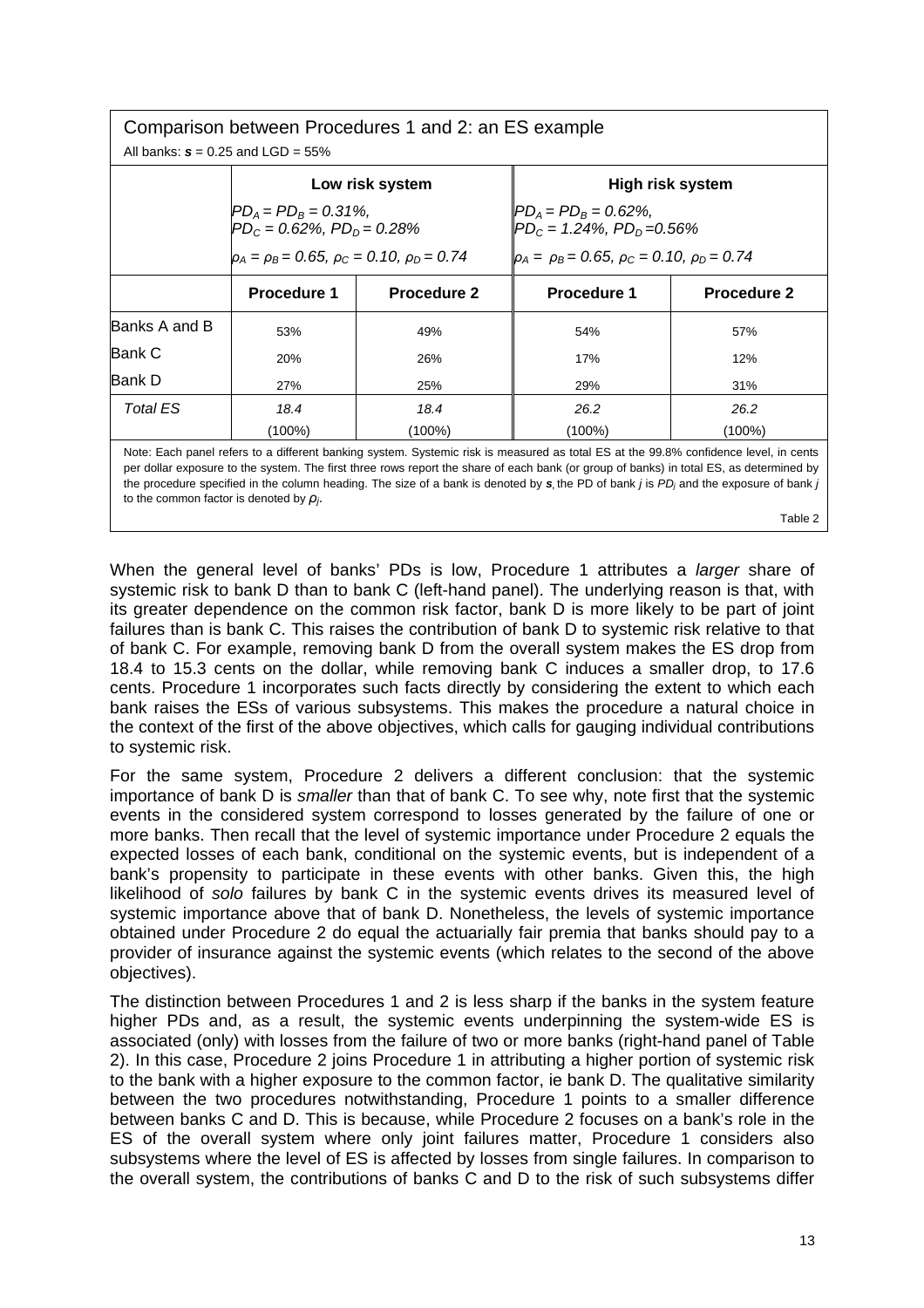less because the two banks are assumed to be of equal sizes and to feature high PDs (concretely,  $PD_c > 1-q^{ES}$  and  $PD_p > 1-q^{ES}$ ).

#### <span id="page-19-0"></span>*2.4.2 Comparison between Procedures 2 and 3*

As stated above, Procedure 3 approximates well Procedure 2 when the granularity of the financial system is sufficiently fine, ie when there is a large number of banks and all bank sizes are similar. The left-hand and centre panels of Table 3 illustrate that this condition is met by a system of 24 banks that differ only with respect to their exposures to the common risk factor, but not quite by an analogous system of 10 banks. A similar conclusion (not illustrated in the table) is reached in the context of banking systems in which banks differ from each other only with respect to their PDs. Importantly, when banks' relative sizes differ, the system may remain lumpy irrespective of the number of banks. In turn, this implies that Procedure 3 may approximate poorly Procedure 2 even for systems comprised of a large number of banks (Table 3, right-hand panel).

| Comparison between procedures 2 and 3 |                                                                         |             |                                                                             |                    |                                                                                                         |             |  |  |  |  |
|---------------------------------------|-------------------------------------------------------------------------|-------------|-----------------------------------------------------------------------------|--------------------|---------------------------------------------------------------------------------------------------------|-------------|--|--|--|--|
| All banks: $PD = 0.3\%$ , LGD = 55%   |                                                                         |             |                                                                             |                    |                                                                                                         |             |  |  |  |  |
|                                       | $n_A = n_B = 5$<br>$S_A = S_B = 0.1$<br>$\rho_A = 0.5$ , $\rho_B = 0.5$ |             | $n_A = n_B = 12$<br>$s_A = s_B = 0.0417$<br>$\rho_A = 0.5$ , $\rho_B = 0.7$ |                    | $n_A = n_B = 12$<br>$\vert$ S <sub>A</sub> = 0.0167, S <sub>B</sub> = 0.0667<br>$\rho_A = \rho_B = 0.6$ |             |  |  |  |  |
|                                       | <b>Procedure 2</b>                                                      | Procedure 3 | Procedure 2                                                                 | <b>Procedure 3</b> | Procedure 2                                                                                             | Procedure 3 |  |  |  |  |
| Banks in<br>group A                   | 39%                                                                     | 35%         | 33%                                                                         | 34%                | 5%                                                                                                      | 15%         |  |  |  |  |
| Banks in<br>group B                   | 61%                                                                     | 65%         | 67%                                                                         | 66%                | 95%                                                                                                     | 85%         |  |  |  |  |
| <b>Total VaR</b>                      | 11                                                                      | 11          | 9.17                                                                        | 9.17               | 11                                                                                                      | 11          |  |  |  |  |
|                                       | (100%)                                                                  | $(100\%)$   | (100%)                                                                      | (100%)             | $(100\%)$                                                                                               | (100%)      |  |  |  |  |

Note: Each panel refers to a different banking system. Systemic risk is measured as total VaR at the 99.9% confidence level, in cents per dollar exposure to the system. The first two rows report the overall share of each group of banks in total VaR, as determined by the procedure specified in the column heading. The number of banks in group *j* equals *nj*, the size of a bank in group *j* is *sj* and the exposure of a bank in group *j* to the common factor is denoted by *ρj*.

Table 3

# <span id="page-19-1"></span>**3. Drivers of systemic tail risk**

This section moves away from methodological considerations in order to analyse the ES of concrete, albeit highly stylised and hypothetical, banking systems. The section documents the impact of four different drivers of systemic tail risk, as measured by ES: banks' number, relative sizes, individual PDs and exposures to the common risk factor.<sup>[13](#page-19-2)</sup>

The properties of ES have been analysed at considerable length in the context of portfolio tail risk. Cast in the present context, one of these properties is that the level of systemic risk increases as the PDs of some or all of the banks rise. Another well-known feature is that higher exposure to common risk factors increases the likelihood of joint failures, which typically raises tail risk in the system and, thus, its ES. Further, greater lumpiness of the

<span id="page-19-2"></span> $13$  An analysis of these drivers under the VaR measure vields similar insights. Importantly, the paper abstracts from a number of additional drivers of systemic risk, such as the relationship between the number of defaults and LGD and drivers stemming from the network structure of the financial system.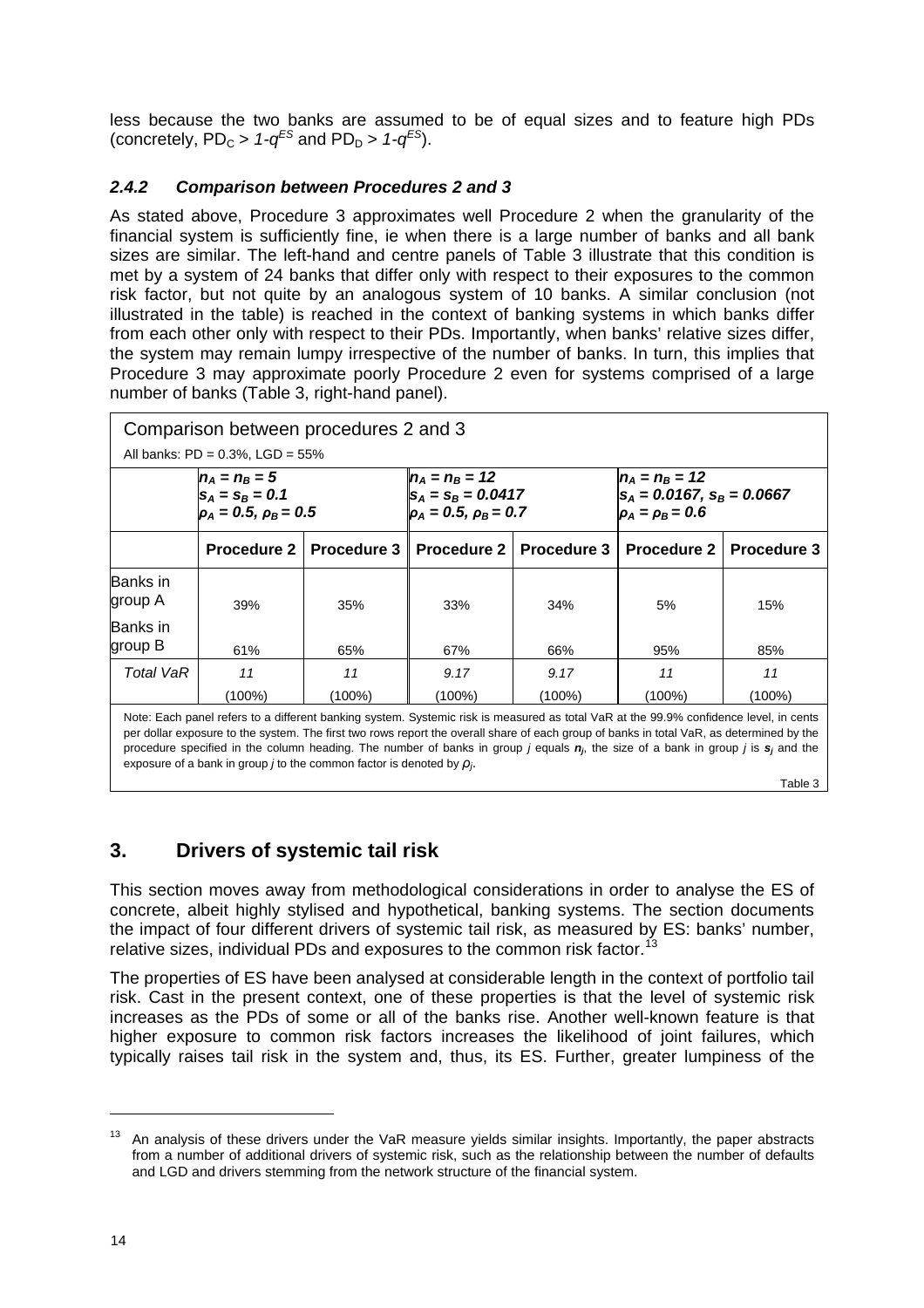financial system – caused by a reduction in the number of banks or greater disparity of their relative sizes – raises tail risk by restricting diversification benefits.

In order to illustrate additional properties of systemic risk (and, in the next sections, the attribution of systemic risk to individual banks), we resort to numerical examples that are based on specific values of banks' PDs and common-factor loadings. With the goal of staying in line with real-world bank characteristics, we calibrate hypothetical financial systems that are largely consistent with Moody's KMV estimates of the one-year PDs and asset-return correlations of 65 large internationally active banks at end-2007.<sup>[14](#page-20-0)</sup> These estimates suggest a typical (ie average) PD of 0.11% and a realistic high PD (ie average plus one standard deviation) of 0.3%. In addition, estimated asset-return correlations average 42% (consistent with a homogenous common factor loading,  $\rho$ , of  $\sqrt{0.42} = 0.65$ ) and range between 14% ( $\rho = 0.37$ ) and 55% ( $\rho = 0.74$ ).

Benchmarking our calibration choices to these parameter estimates, we investigate the joint impact of system lumpiness and banks' exposure to the common factor on systemic tail risk. The results are portrayed in Graph 1, left-hand panel. In this panel, lumpiness is captured solely by the number of homogeneous banks in a hypothetical system and is held fixed (at one of three levels) in order to plot systemic risk as a function of the common-factor exposure.

A key message of the graph is that a decrease in the lumpiness of the system depresses systemic risk by more (the distance between the lines is greater) when banks' exposure to the common risk factor is smaller. To see why, note that lower exposure to the common factor means greater importance of idiosyncratic risks. In turn, idiosyncratic risks are those that are diversified away at the level of the system when its lumpiness decreases (in this case, as the number of banks increases). In the limit case, in which all banks are exposed only to the common risk factor (i.e. when the asset-return correlations equal unity), changes in the lumpiness of the system are inconsequential.



be 55%. <sup>2</sup>  $2$  Total systemic risk of systems comprising homogenous banks, whose PDs equal 0.3%.  $3$  The contributions of the two groups of banks to the total are plotted as shaded areas. Each group accounts for half of the overall system size. Probability of default (on the horizontal axes) is in percentage points. <sup>4</sup> <sup>4</sup> The systematic (or common) risk factor accounts for 60% of each bank's assetreturn volatility.  $<sup>5</sup>$  The systematic (or common) risk factor accounts for 70% of the asset-return volatility of high-exposure banks and</sup> 30% of that volatility for low-exposure banks.

Graph 1

-

<span id="page-20-0"></span>These estimates are delivered by the proprietary Credit Model and GCorr, respectively, and are based on market prices of banks' equity and debt.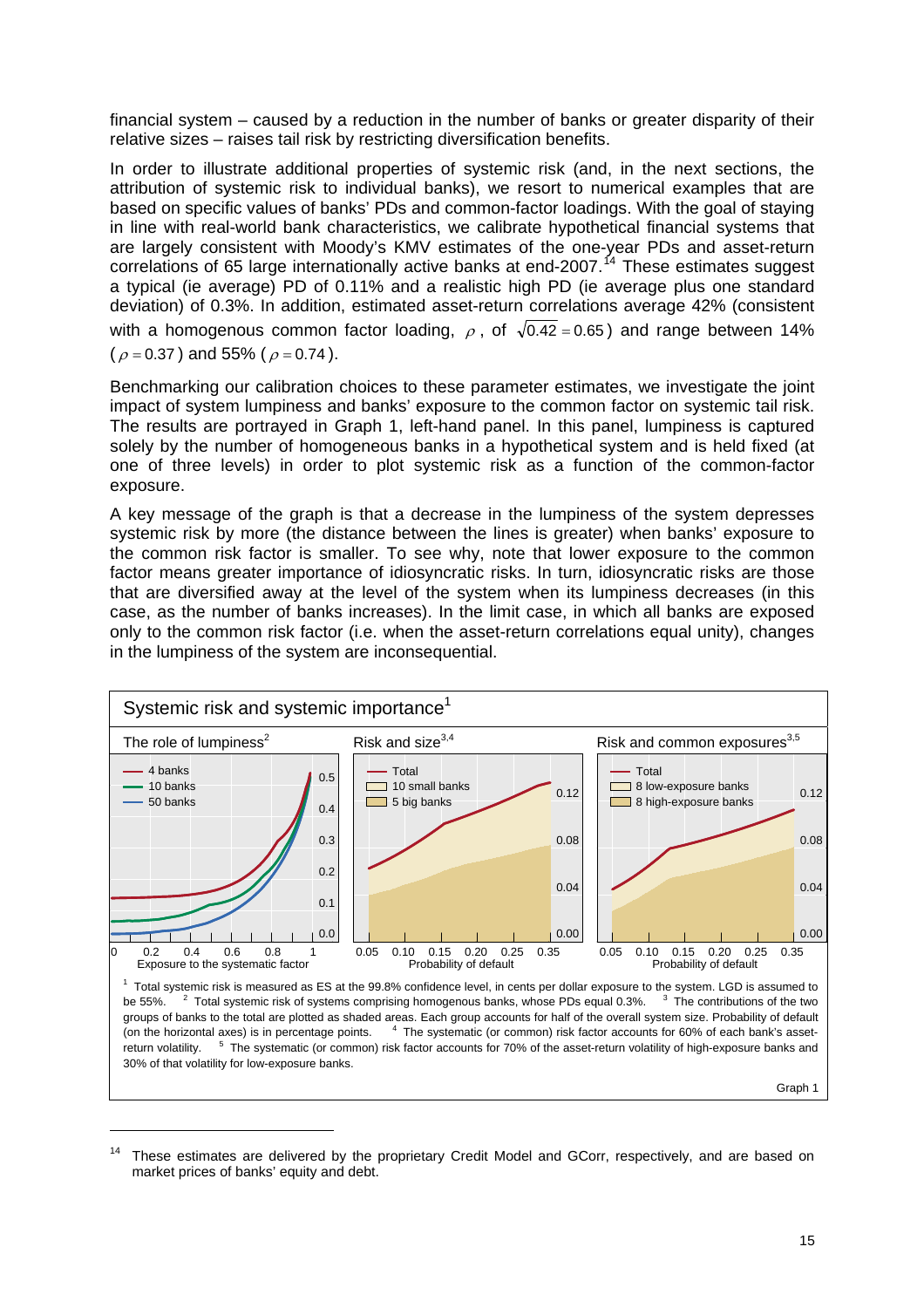The flipside of this intuitive result reveals an important insight regarding the consequences of measurement error. The different slopes of the three lines in the left-hand panel of Graph 1 indicate that systemic risk tends to increase faster in the exposure to the common factor when there are more banks in the system. Thus, a given error in the estimate of banks' exposures to the common factor is likely to result in a *larger* error in the measurement of systemic tail risk when the system is *less* lumpy.

#### <span id="page-21-0"></span>**4. Drivers of systemic importance**

This section analyses drivers of systemic importance, measured here as the share of systemic ES attributed to individual banks by attribution Procedure 1.<sup>[15](#page-21-2)</sup> The four drivers considered below are those that were analysed in the context of system-wide risk: i.e. banks' number, relative sizes, PDs and exposures to the common risk factor. The stylised banking systems used in the analysis are designed to meet two criteria. First, these banking systems are largely in line with Moody's KMV estimates of bank PDs and asset return correlations (see above). Second, the systems are populated by banks whose risk characteristics are such as to allow for isolating the impact of specific drivers of systemic importance in a straightforward fashion.

#### <span id="page-21-1"></span>**4.1 The number of banks and their relative sizes**

Quite intuitively, larger size implies greater systemic importance. We illustrate this in Table 4, for which we consider systems that possess the following three features. First, all banks in a given system share the same PD and exposure to the common factor. Second, there are 3 big banks of equal size, which account for 40% of the overall system. Third, a group of equally-sized small banks make up the rest of the system. In all of these systems, the systemic importance of a big bank is greater than that of a small one. More interestingly, as the number of small banks (but not their share in the overall size of the system) increases, their systemic importance declines both individually and as a group. The flipside of this is that the systemic importance of big banks may rise not because any of their characteristics worsens but because small banks become smaller and more numerous.

Further inspection of Table 4 reveals that, within any given financial system, the contribution to system-wide risk increases *faster* than size. To see this, consider the first column of the table, which relates to a system in which a big bank is 11% larger than a small one but is assigned a 25% greater share in systemic risk.<sup>[16](#page-21-3)</sup> This effect increases as banks' sizes become more disparate. In the fifth column of the table, which relates to a system where the sizes of big and small banks are roughly 5-to-1, the respective shares in systemic risk are 18-to-1.

The basic intuition for the relationship between size and systemic importance is that systemic (ie tail) events are associated with extreme losses, in which large banks are more likely to participate than smaller ones. This is an important property and a concrete example of how the macro-prudential perspective may provide unique insights that would be missed by a micro-oriented approach. When systemic importance increases faster than size, then prudential tools that aim at mitigating systemic risk should be designed so that their impact across institutions also increases faster than size.

<span id="page-21-3"></span><sup>16</sup> Concretely:  $s_{\text{bin}}/s_{\text{small}} = (0.4/3)/(0.6/5) = 1.11$  and  $ShV_{\text{bin}}/ShV_{\text{small}} = (43\%/3)/(57\%/5) = 1.25$ .

<span id="page-21-2"></span><sup>&</sup>lt;sup>15</sup> Thus, in the light of the discussion in Section 2.2.1, systemic importance should be understood as being directly related to the institution's contribution to systemic risk.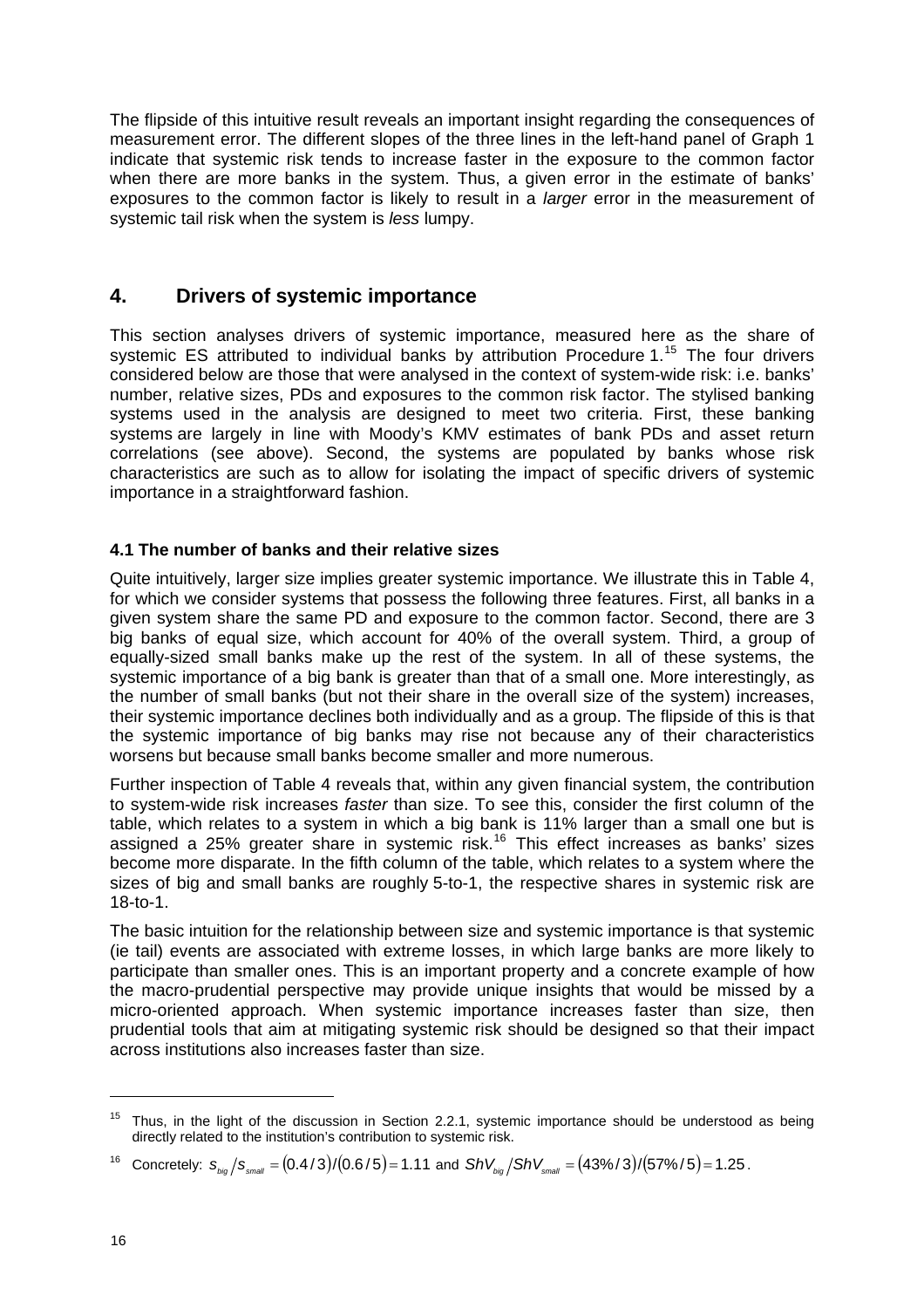| <b>System lumpiness</b>                                                                                                                                                                                                                                                                                                                                                                                                                                                                                                                                                                                    |                                                                                                                          |        |                 |        |           |                  |        |                           |           |            |  |  |  |
|------------------------------------------------------------------------------------------------------------------------------------------------------------------------------------------------------------------------------------------------------------------------------------------------------------------------------------------------------------------------------------------------------------------------------------------------------------------------------------------------------------------------------------------------------------------------------------------------------------|--------------------------------------------------------------------------------------------------------------------------|--------|-----------------|--------|-----------|------------------|--------|---------------------------|-----------|------------|--|--|--|
| Systemic risk and systemic importance                                                                                                                                                                                                                                                                                                                                                                                                                                                                                                                                                                      |                                                                                                                          |        |                 |        |           |                  |        |                           |           |            |  |  |  |
|                                                                                                                                                                                                                                                                                                                                                                                                                                                                                                                                                                                                            |                                                                                                                          |        | Low risk system |        |           | High risk system |        |                           |           |            |  |  |  |
|                                                                                                                                                                                                                                                                                                                                                                                                                                                                                                                                                                                                            | (all banks: $PD = 0.1\%)$                                                                                                |        |                 |        |           |                  |        | (all banks: $PD = 0.3\%)$ |           |            |  |  |  |
|                                                                                                                                                                                                                                                                                                                                                                                                                                                                                                                                                                                                            | $n_s = 10$<br>$n_s = 15$<br>$n_s = 15$<br>$n_s = 10$<br>$n_s = 5$<br>$n_s = 20$<br>$n_s = 25$<br>$n_s = 5$<br>$n_s = 20$ |        |                 |        |           |                  |        |                           |           | $n_s = 25$ |  |  |  |
| 3 big banks<br>57%<br>63%<br>57%<br>43%<br>66%<br>68%<br>42%<br>52%                                                                                                                                                                                                                                                                                                                                                                                                                                                                                                                                        |                                                                                                                          |        |                 |        |           |                  | 59%    | 61%                       |           |            |  |  |  |
| $n_s$ small banks                                                                                                                                                                                                                                                                                                                                                                                                                                                                                                                                                                                          | 57%                                                                                                                      | 43%    | 37%             | 34%    | 32%       | 58%              | 48%    | 43%                       | 41%       | 39%        |  |  |  |
| Total ES                                                                                                                                                                                                                                                                                                                                                                                                                                                                                                                                                                                                   | 9.8                                                                                                                      | 9.4    | 9.3             | 9.25   | 9.23      | 16.7             | 15     | 14.7                      | 14.4      | 14.3       |  |  |  |
|                                                                                                                                                                                                                                                                                                                                                                                                                                                                                                                                                                                                            | $(100\%)$                                                                                                                | (100%) | $(100\%)$       | (100%) | $(100\%)$ | $(100\%)$        | (100%) | (100%)                    | $(100\%)$ | $(100\%)$  |  |  |  |
| Note: Each column refers to a different banking system. Systemic risk is measured as total ES at the 99.8% confidence level, in cents<br>per dollar exposure to the system. The first two rows report the overall share of each group of banks in total ES, as allocated by<br>Procedure 1. The group of big banks accounts for 40% of the overall size of the system and the group of small banks accounts for<br>60%. Each bank is assumed to have the same sensitivity to the common risk factor, implying a common asset return correlation<br>of 42% (or $\rho = 0.65$ ), and features an LGD of 55%. |                                                                                                                          |        |                 |        |           |                  |        |                           |           |            |  |  |  |

Table 4

Given the importance of this result, we investigate its robustness analytically in a general context.. In order to isolate the impact of size, we compare the relative contributions to system-wide risk of two banks that have identical risk profiles and differ from each other only in terms of their size. We then obtain the following result, which does *not* depend on specific assumptions about a number of drivers of systemic importance, such as the probability distribution of risk factors and the default correlation between institutions:

Theorem: *Let two banks differ only in terms of size. Suppose further that the contribution of either of these two banks to the ES of any other subgroup in the system decreases (weakly) as the number of banks in the subgroup increases. Then, the ratio of the Shapley value of the larger to that of the smaller bank is (weakly) bigger than the ratio of the respective sizes.*

The sufficient condition in the statement of the theorem is fairly weak and quite intuitive. In the appendix we show that it is a generalisation of the well-known sub-additivity of ES, or that the sum of the ESs of two portfolios is not smaller than the ES of a third portfolio that equals the sum of the first two.

The formal proof of the theorem, which is presented in the appendix, makes repeated use of the following fact. If the joint failure of the smaller bank with a group of other banks is a tail event, then the joint failure of the larger bank with the same group of other banks would also be a tail event. However, the converse need not be true. Or, as stated above, a larger bank appears in tail events more often than a smaller bank with an identical risk profile.

#### <span id="page-22-0"></span>**4.2 The exposure of banks to the common factor and their PDs**

Another intuitive result is that systemic importance increases with the bank's exposure to the common risk factor. This is illustrated in Table 5, in which each banking system is comprised of 20 banks, divided into two homogeneous groups, A and B, that differ only with respect to banks' exposures to the common factor. Keeping the exposures to the common factor constant in group B but increasing them for group-A banks (across columns, in each panel) results in an increase in these banks' share in systemic risk. In the specific example, their contribution rises from about 40% to about 60%.

The reason for this result is straightforward. Higher exposures to the common factor result in a higher probability of joint failures in the system. In turn, a higher probability of joint failures means a higher likelihood of extreme losses, which leads to a higher level of systemic risk.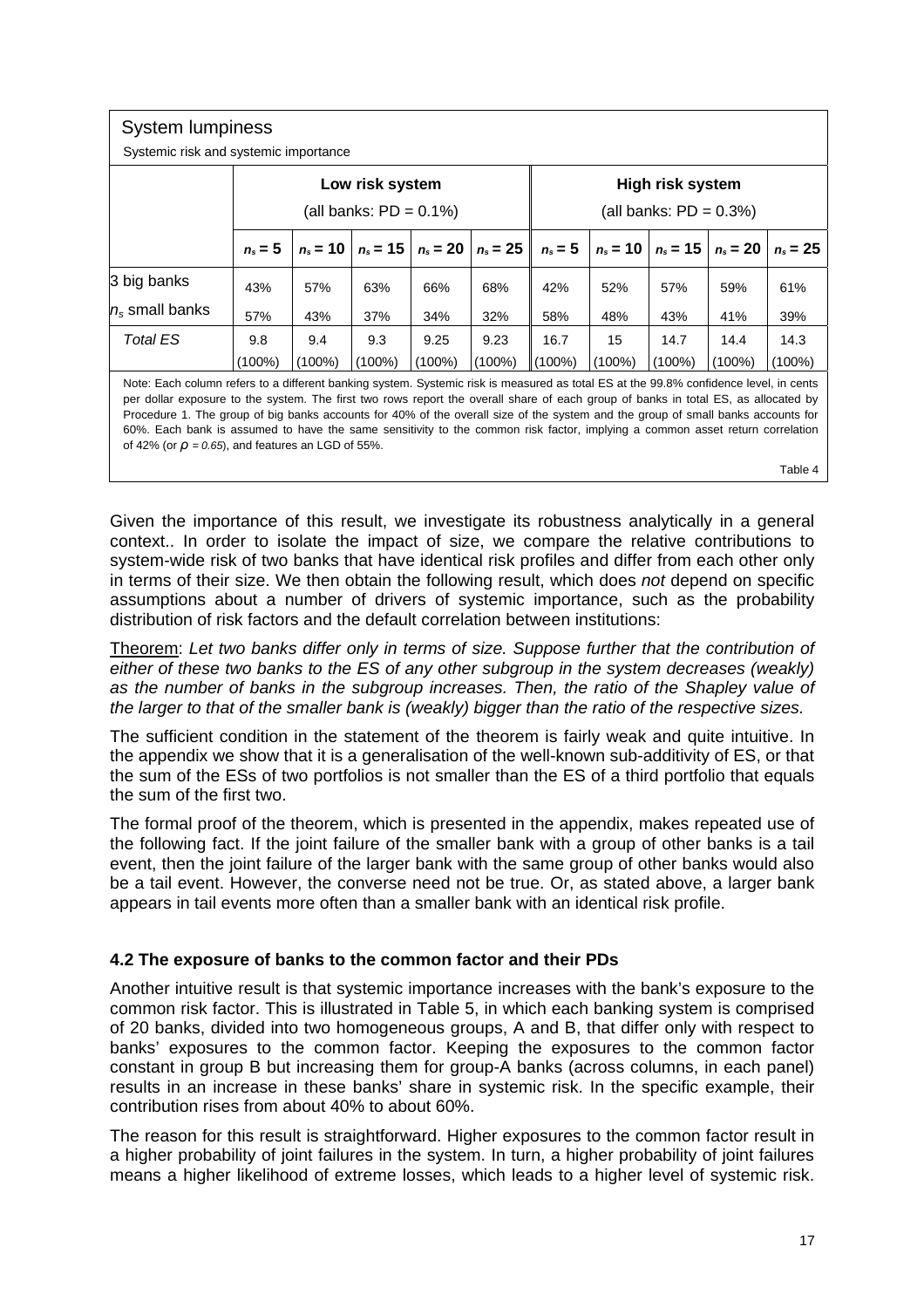Quite intuitively, the rise in the level of systemic risk is attributed mainly to the banks that are affected directly by the fundamental cause of this rise, ie those that experience an increase in their exposure to the common factor (ie group-A banks in Table 5).

| Exposure to a common risk factor                                                                                                      |     |     |                                                                                    |     |     |     |     |                                              |                |                |  |
|---------------------------------------------------------------------------------------------------------------------------------------|-----|-----|------------------------------------------------------------------------------------|-----|-----|-----|-----|----------------------------------------------|----------------|----------------|--|
| Systemic risk and systemic importance                                                                                                 |     |     |                                                                                    |     |     |     |     |                                              |                |                |  |
| Low risk system<br>High risk system<br>(all banks: $PD = 0.1\%)$<br>(all banks: $PD = 0.3\%)$                                         |     |     |                                                                                    |     |     |     |     |                                              |                |                |  |
|                                                                                                                                       |     |     | $\rho_A = 0.3$   $\rho_A = 0.4$   $\rho_A = 0.5$   $\rho_A = 0.6$   $\rho_A = 0.7$ |     |     |     |     | $\rho_A = 0.3$ $\rho_A = 0.4$ $\rho_A = 0.5$ | $\rho_A = 0.6$ | $\rho_A = 0.7$ |  |
| 10 banks in group A                                                                                                                   | 44% | 46% | 50%                                                                                | 54% | 60% | 42% | 45% | 50%                                          | 56%            | 63%            |  |
| 10 banks in group B                                                                                                                   | 56% | 54% | 50%                                                                                | 46% | 40% | 58% | 55% | 50%                                          | 44%            | 37%            |  |
| Total ES                                                                                                                              | 4.0 | 4.4 | 5.0                                                                                | 5.8 | 6.8 | 6.6 | 7.2 | 8.2                                          | 9.8            | 11.5           |  |
| $(100\%)$<br>$(100\%)$<br>$(100\%)$<br>$(100\%)$<br>$(100\%)$<br>(100%)<br>$(100\%)$<br>(100%)<br>$(100\%)$                           |     |     |                                                                                    |     |     |     |     |                                              |                | $(100\%)$      |  |
| Note: Each column refers to a different banking system. Systemic risk is measured as total ES at the 99.8% confidence level, in cents |     |     |                                                                                    |     |     |     |     |                                              |                |                |  |

per dollar exposure to the system. The first two rows report the overall share of each group of banks in total ES, as determined by Procedure 1. The exposure of each of the 10 banks in group A to the single common risk factor is as given in the row headings. The exposure of each of the 10 banks in group B to the common risk factor is held fixed at  $\rho_B = 0.5$ . All banks are of equal size,  $s = 0.05$ , and feature LGDs of 55%.

Table 5

Anticipating the analysis in the next section, it is important to also record that greater size or exposure to the common risk factor strengthens the positive impact of a higher PD on systemic importance. In order to illustrate how size and PD interact, Graph 1 (centre panel) considers a system in which banks differ only in terms of size. As PDs increase uniformly across all banks in this system, the portion of the expected shortfall attributable to larger banks increases by a bigger amount than that attributable to smaller banks. The right-hand panel of Graph 1 illustrates a similar point in the context of a system comprised of banks that differ only with respect to their exposures to the common risk factor. Given that all of these banks experience the same rise in their PDs, the resulting increase in the contributions to systemic risk is greater for banks with a larger common-factor exposure.

# <span id="page-23-0"></span>**5. Stylised policy approaches**

This section discusses how the attribution of systemic risk to individual institutions via the Shapley value methodology can be employed for conducting prudential policy. More specifically, the section illustrates differences between micro- and macro-prudential approaches to achieving a specific level of risk by means of regulatory capital requirements. The basic premise is that by affecting institutions' risk profiles, capital charges affect the overall level of systemic risk and institutions' contribution to it.

We assume that the authorities apply capital charges to individual institutions with the objective of achieving a target for system-wide risk. We discuss three alternative approaches to calibrating these charges. The first approach equalises the risk at the level of each institution, ie attains the target level of systemic risk with a uniform PD across all institutions. We label this the "micro-prudential" approach in the sense that it is in the spirit of the current policy framework. The other two approaches take more of a "macro" perspective in attaining the same target for system-wide risk. One equalises the contributions of individual institutions to system-wide risk (ie equalises their Shapley values). The other minimises the overall level of capital in the system (ie makes sure that the marginal reduction of systemic risk by an extra unit of capital would be the same across institutions).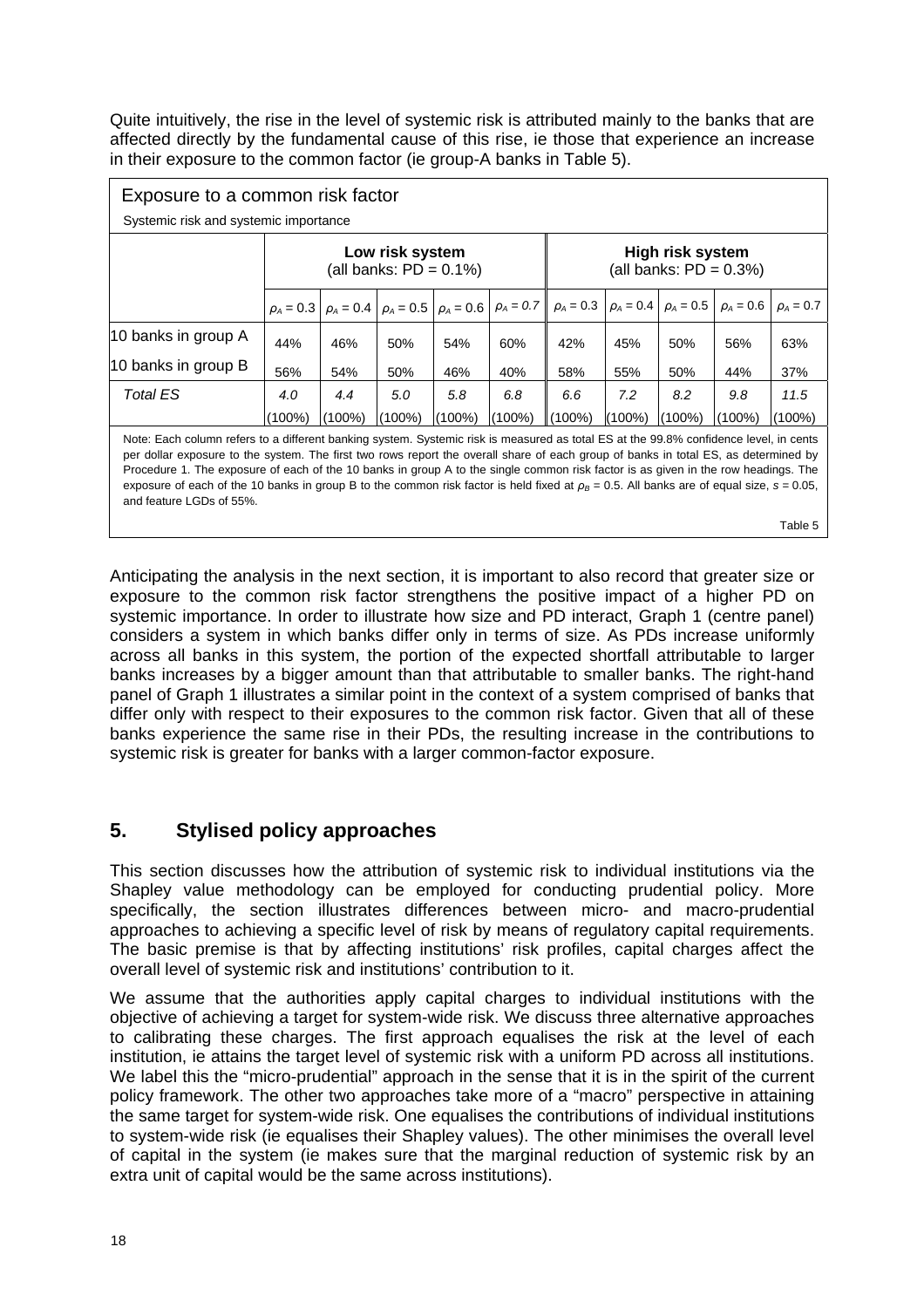Our setup is parsimonious. We assume that there is a one-to-one mapping between the individual risk of a bank (its PD) and the amount of capital it holds. In addition, we assume that banks do not hold capital in excess of the level required by the authorities. Hence, changes in capital requirements have a direct effect on the leverage of banks and, ultimately, on their PDs. At the same time, we assume that capital requirements do not affect the size of balance sheets and banks' exposure to the common risk factor. Concretely, the mapping between a bank's capital and its probability of default, is given by:

$$
PD_i = \Phi\left(\frac{\psi \cdot \left(1 - \frac{K_i}{V_i}\right) - 1}{\sigma_v}\right)
$$
 (6)

where *V<sub>i</sub>* is the level of the bank's assets,  $\sigma_V$  stands for asset volatility, *K<sub>i</sub>* is the level of equity capital and  $\psi$  is an adjustment factor.<sup>[17](#page-24-0)</sup> A policy intervention can alter K – and thus PD – at the level of each bank, but none of the other parameters. The analysis below is conducted with reference to systems populated by two groups of banks. Each of the groups accounts for half of the assets in the system and includes homogeneous banks. As detailed below, the two groups differ from each other in terms of specific risk parameters.

In the first example, the two sub-groups differ only in terms of the intensity of the exposure of the banks to the systematic risk factor. Banks in one group have a lower exposure to systematic risk (in terms of equation (3),  $\rho = 0.30$ ), while banks in the other group have higher exposure to the systematic risk factor ( $\rho = 0.70$ ). The two groups are identical to each other in terms of everything else.

The policy experiment is depicted in Graph 2 (left-hand panel), where capital charges on banks with a low (high) exposure to the common risk factor are on the horizontal (vertical) axis. The curve labelled *iso-ES* corresponds to the combinations of capital charges that achieve the target level of system-wide risk. The first policy approach attains this target for equal capital charges, at point A: ie the intersection between the *iso-ES* curve and the 45 degree line from the origin. Since banks differ only with respect to their exposures to the common risk factor, equal capital charges are associated with equal PDs (by equation (6)).

Equal capital charges, however, do not lead to equal contributions to systemic risk. Equalisation of Shapley values across different banks requires that banks with a greater exposure to the common factor face higher capital charges, which reduces their PDs below those of banks with a lower exposure to the common factor (recall Graph 1). This is illustrated by the dashed curve, labelled *equal ShV,* which denotes all capital allocations that result in equal contributions to system-wide risk by banks in the two groups (ie equal Shapley values).<sup>[18](#page-24-1)</sup> Given that banks differ only with respect to their exposures to the common risk factor, this curve is always above the 45-degree line. The second policy approach delivers the configuration of capital charges at point B, ie the intersection between the *equal ShV* and *iso-ES* curves.

-

<span id="page-24-0"></span><sup>17</sup> This equation is consistent with the model introduced in Section 2. Apparent differences stem from the fact that the formulae in Section 2 were designed to highlight how common-factor loadings enter the model, whereas here the emphasis is on the capital-to-asset ratio. To see the relationship between the alternative formulae, let the default point *DP* equal  $\psi \cdot (V - K)$  and note that the asset volatility  $\sigma_V$  is inconsequential for the analysis in previous sections. As initial conditions, we calibrate *Ki/Vi* = *0.04*, *σV* = *3.5%*, and then set *ψ* so that  $PD = 0.3\%$  for all banks.

<span id="page-24-1"></span>In the light of the discussion in Section 2.4.1, contributions to systemic risk are measured via Procedure 1.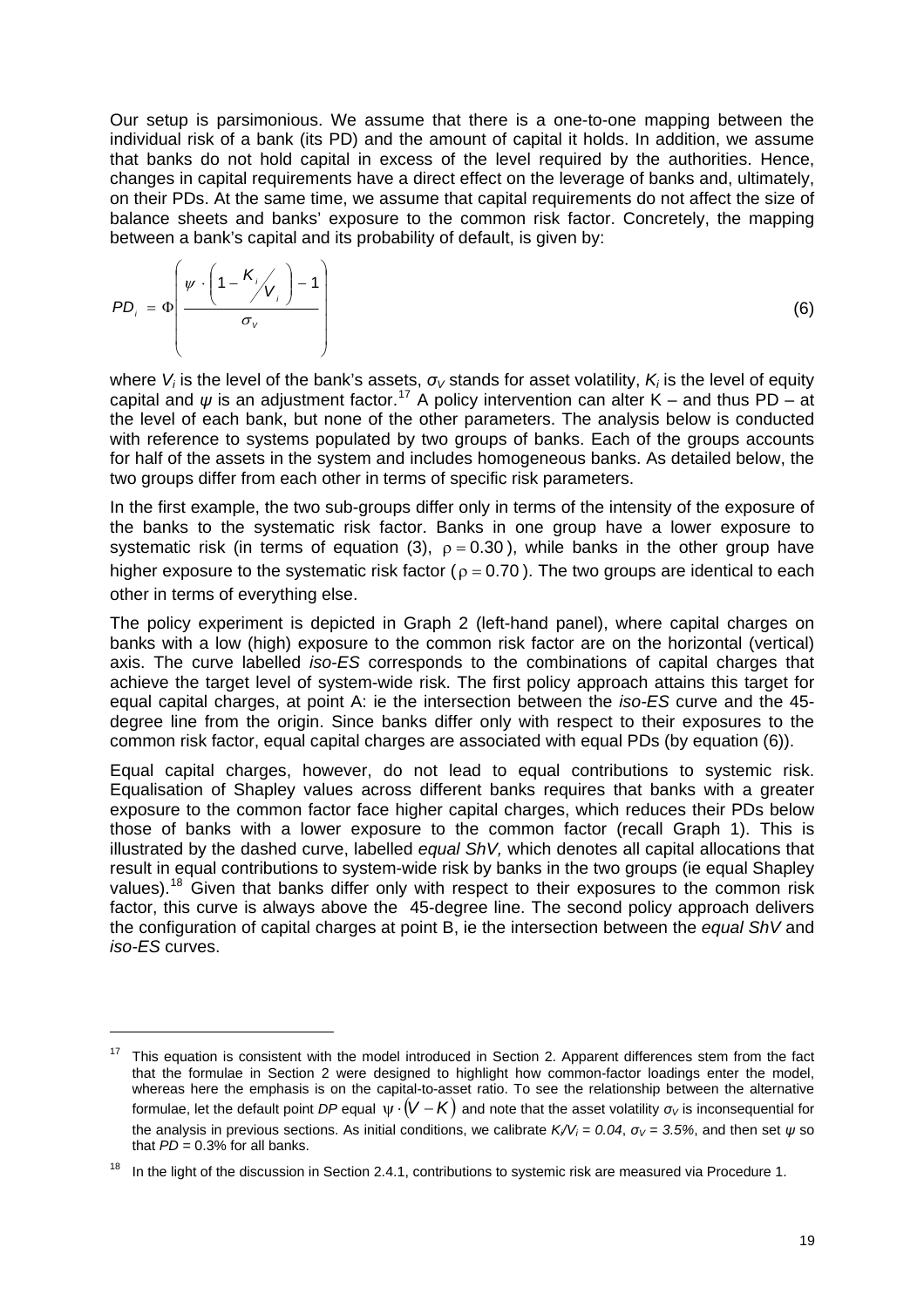#### **Macroprudential policy interventions1**

Capital for two groups of banks



<sup>1</sup> Each panel corresponds to a specific system comprising two groups of banks. Risk characteristics are identical across banks in each group. The aggregate group-wide assets are the same across groups. Each axis measures the capital charge for a particular group of banks, as per cent of the group's aggregate assets. The lines labelled "iso-ES" plot the pairs of capital charges, which imply that the system-level expected shortfall at the 99.8% confidence level equals 10% (left-hand panel) or 8% (right-hand panel) of aggregate liabilities in the system (LGD = 55% for all banks). The lines labelled "equal ShV" plot the capital pairs which imply that Shapley values are equal across the two groups of banks (equivalently, the ratios of Shapley values to corresponding bank sizes are equal across banks). <sup>2</sup>  $<sup>2</sup>$  The system comprises two groups of five banks. The groups differ only with respect to the constituent banks' exposure to</sup> the common factor:  $\rho_{low}$  = 0.30 vs.  $\rho_{high}$  = 0.70. <sup>3</sup> The system comprises 20 banks. The first group comprises 4 large banks with a low exposure to the common factor: *slarge* = 0.125, *ρlow = 0.30*. The second group comprises 16 small banks with a high exposure to the common factor: *ssmall* = 0.031, *ρhigh = 0.70*.

Graph 2

The third approach to achieving the target level of system-wide risk is to seek an allocation that minimises the aggregate capital in the system, conditional on the overall level of systemic risk. Graphically, this approach delivers the capital allocation given by the tangency point between the *iso-ES* curve and the straight line with a slope of -1 (ie the line perpendicular to the main diagonal) that is closest to the origin. This corresponds to point C.

In this example, both macroprudential approaches to achieving the target risk level (ie the second and third approaches) lead to efficiency gains in comparison to the microprudential approach (the first one). For the specific example used here, the aggregate level of capital in the system equals 4% of aggregate assets at point A, 3.8% at point B and 3.78% at point C (the minimum). The reason for this reduction in aggregate capital when going from A to B is related to the discussion in Section 4.2 about the interactions between the common-factor exposure and PD in the determination of systemic importance. As illustrated in Graph 1 (right-hand panel), for a given change in PDs, banks that are more exposed to common risk factors experience a greater change in their contribution to systemic risk. Conversely, in equalising individual contributions to a fixed level of system-wide risk, the increase in the capital charge for banks with a greater common-factor exposure is smaller than the reduction for banks with a lower common-factor exposure. Hence, equalising contributions to systemic risk leads to a more efficient use of capital in this particular system than achieving the same systemic risk with uniform capital levels.

The comparison between points B and C highlights the differences between the two macroprudential approaches. By construction, point C requires the lowest aggregate level of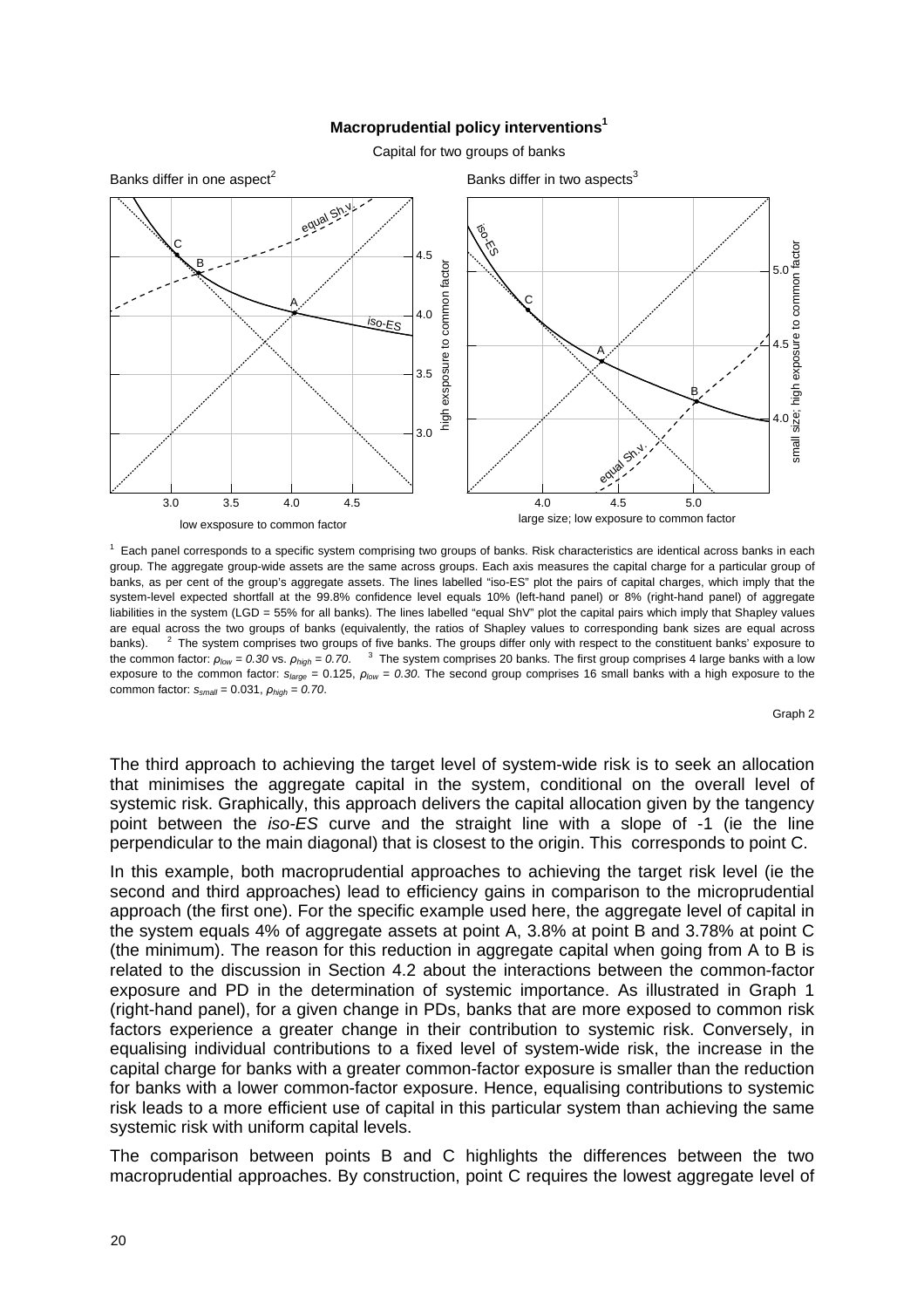capital. By transferring more capital from the banks with a low systematic factor exposure to the group with a high exposure, this allocation exploits further the scope for efficiency than the one that equalises systemic risk contributions. That said, the two macroprudential approaches deliver the same ranking of the capital charges on the two types of banks: points B and C are on the same side of the 45-degree line.

The ranking of the three policy approaches in terms of aggregate capital requirements may differ from the above example if banks in the two groups differ in more than one aspects. For example, a system where banks with a higher exposure to the common factor are also of a smaller size could lead the first approach to deliver a more efficient use of capital than the second one. This is shown in the right-hand panel of Graph 2. In this example, size and loading on the systematic factor have counteracting effects on the systemic importance of each bank. Hence, it is the relative importance of these effects that determines whether aggregate capital increases or declines when moving from the first, microprudential, approach to the second one, which equalises Shapley values. The specific parameterisation in this example leads to higher capital charges on the group of larger banks under the second approach (point B) and results in a higher level of aggregate capital (4.6% of aggregate assets) than those imposed by the first intervention (point A: 4.4% of assets). The third intervention that achieves the target with the minimum level of aggregate capital (4.3%) imposes higher capital on smaller banks because of their higher exposure to the systematic factor.

The policy examples in this subsection are intentionally cast in stylised settings that help highlight the interaction of different drivers of systemic importance. As such, the settings do not seek to capture particular empirical regularities and do not cover all possible ways in which institutions could respond to changing capital requirements. This leaves a number of important issues to future research.

# <span id="page-26-0"></span>**Conclusion**

Measures of the systemic importance of financial institutions are key inputs to macroprudential policy instruments. This paper proposes a general and flexible methodology for obtaining such measures by attributing systemic risk to individual institutions. The paper also demonstrates that different applications of the attribution methodology adopt different notions of systemic importance and, as a result, should be used for different macroprudential objectives. In addition, numerical examples highlight the importance of policy rules and interventions that reflect not only the probability of a failure by an individual institution but also its exposure to common risk factors. The analysis also suggests that, once risk characteristics have been controlled for, charges imposed on financial institutions would need to increase faster than their size.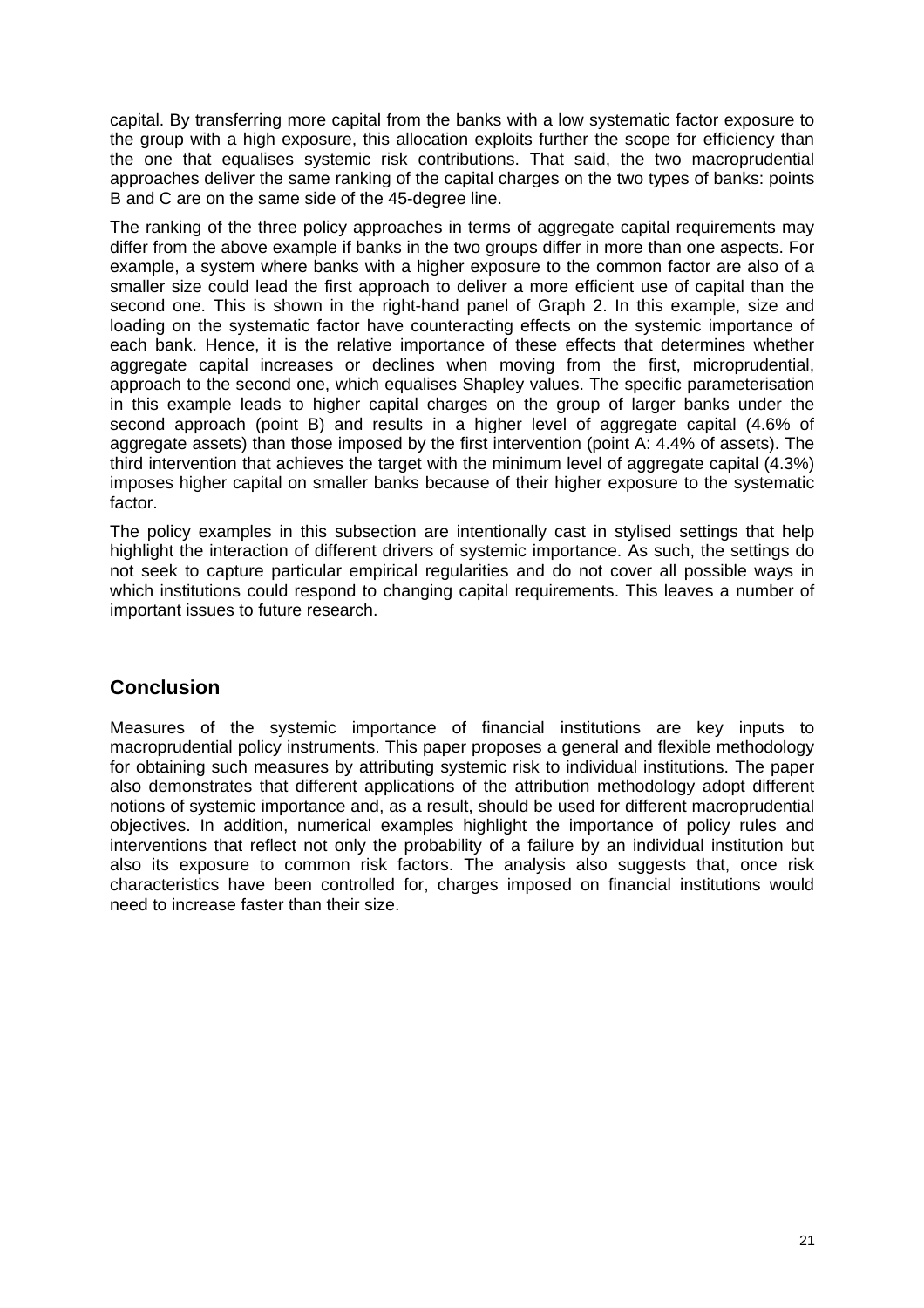#### **References**

Acharya V, L Pedersen, T Philippon, and M Richardson. 2009. "Measuring Systemic Risk", mimeo, New York University

Acharya V and M Richardson, editors. 2009. Restoring Financial Stability: How to Repair a Failed System. John Wiley & Sons.

Adrian T and M Brunnermeier. 2008. "CoVaR". Mimeo.

Bank for International Settlements. 2008. Annual Report.

Bank for International Settlements. 2009. Annual Report.

Borio C. 2003. "Towards a macroprudential framework for financial supervision and regulation?". CESifo Economic Studies. vol 49, no 2/2003. pp 181-216. Also available as BIS Working Papers, no 128. February.

Borio C (2009): "Implementing the macroprudential approach to financial regulation and supervision", *Banque de France Financial Stability Review*, September.

Boss M, H Elsinger, M Summer and S Thurner (2004): "An Empirical Analysis of the Network Structure of the Austrian Interbank Market", Oesterreichische Nationalbank, Financial Stability Report 7.

Crockett A. 2000. "Marrying the micro- and macroprudential dimensions of financial stability." BIS Speeches. 21 September.

Financial Stability Board. 2009. "Report of the Financial Stability Forum on addressing procyclicality in the financial system." Basel. April.

G20. 2009. "G20 working group 1: enhancing sound regulation and strengthening transparency." 25 March.

Geluk J, L de Haan and C de Vries. 2009. "Weak and Strong Systemic Fragility". Mimeo.

Goodhart C and M Segoviano. 2008. "Banking Stability Measures". IMF Working Paper.

Gordy, M. 2003. "A Risk-Factor Model Foundation for Ratings-Based Bank Capital Rules." Journal of Financial Intermediation 12 (3): 199–232.

Gordy, M., and E. Lütkebohmert. 2007. "Granularity Adjustment for Basel II." Deutsche Bundesbank Discussion Paper No. 01/2007.

Glasserman P. 2005. "Measuring marginal risk contributions in credit portfolios". Journal of Computational Finance. Volume 9/Number 2, Winter 2005/06.

Hallerbach W. 2002. "Decomposing portfolio value-at-risk: a general analysis". Journal of Risk. Volume 5, Number 2. Winter 2002/3.

<span id="page-27-0"></span>Heyde C, S Kou and X Peng. 2006. "What is a good risk measure: Bridging the gaps between data, coherent risk measures and insurance risk measures", mimeo, Columbia University.

Huang X, H Zhou and H Zhu. 2009. "Assessing the Systemic Risk of a Diversified Portfolio of Asia-Pacific Banks during the Recent Financial Crisis", mimeo.

Hull J. 2006. "VaR vs. expected shortfall". Risk. December

Hull J and A White. 2004. "Valuation of a CDO and an n<sup>th</sup> to Default CDS Without Monte Carlo Simulation," Journal of Derivatives, 12, 2 (Winter 2004), 8-23

International Monetary fund. 2009. Global Financial Stability Report. April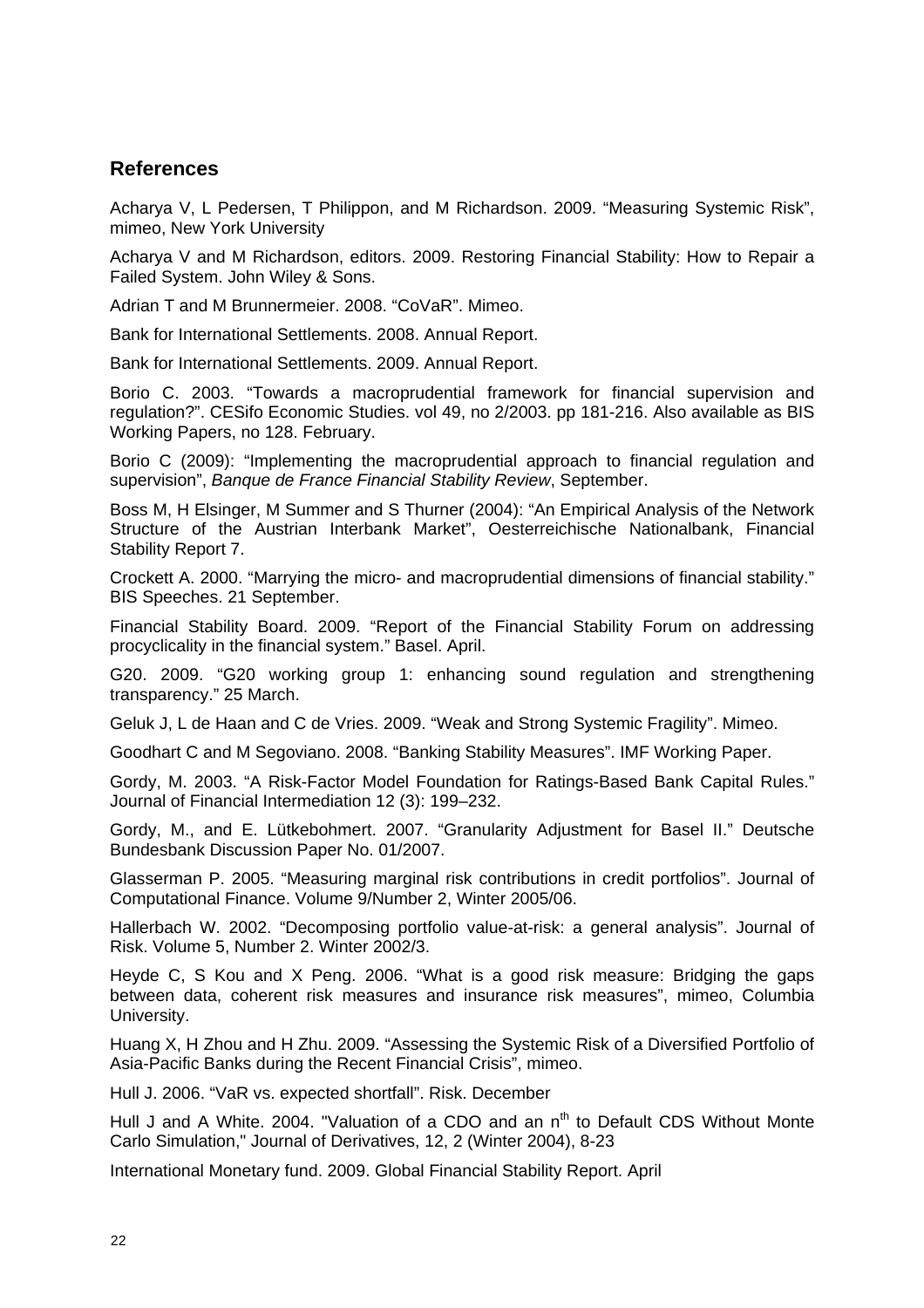International Monetary fund. 2008. Global Financial Stability Report. April

Jorion P. 2001. Value at Risk: The New Benchmark for Managing Financial Risk. McGraw-Hill.

Knight A D. 2006. "Marrying the micro- and macroprudential dimensions of financial stability: six years on", BIS Speeches. October.

Koyluoglu H U and J Stoker. 2002. "Honour your contribution". Risk. April

Kuritzkes A, T Schuermann, S Weiner. 2007. "Deposit Insurance and Risk Management of the U.S. Banking System: What is the Loss Distribution Faced by the FDIC?". Journal of Financial Services Research. 27:3. 217-242.

Kurth A and D Tasche. 2003. "Contributions to Credit Risk". Risk. March.

Larosière J de. 2009. "The high-level group report on financial supervision in the EU."

Martin R and T Wilde. 2002. "Unsystematic Credit Risk". Risk15. 123-8.

Mas-Colell A, A Whinston and J Green. 1995. Microeconomic Theory. Oxford University Press.

Praschnik J, G Hayt and A Principato. 2001. "Calculating the Contribution". Risk. October

Shapley L S. 1953. "A Value for n-person Games". In Contributions to the Theory of Games, volume II, by H Kuhn and A Tucker, editors. Annals of Mathematical Studies v 28, pp 307– 317. Princeton University Press.

Tarashev N. 2010. "Measuring portfolio credit risk correctly: Why parameter uncertainty matters". Journal of Banking and Finance, forthcoming, available online.

Tarashev N and H Zhu. 2008. "Specification and calibration errors in measures of portfolio credit risk: The Case of the ASRF model". International Journal of Central Banking. June.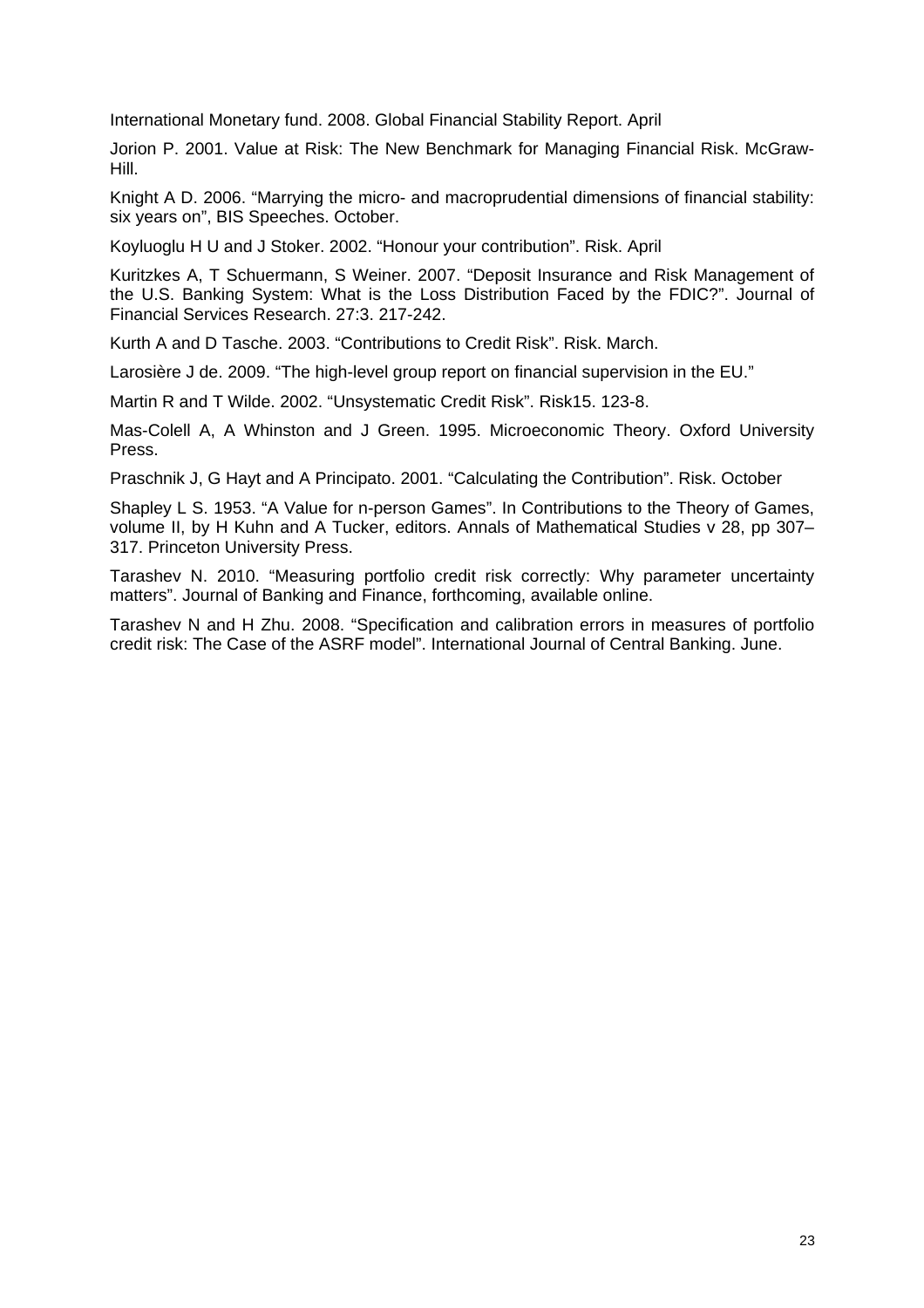#### **Appendix: Formal results on the impact of size on systemic importance**

This appendix provides formal analytical results on the relationship between the size of an institution and its contribution to system-wide risk, as captured by the Shapley value methodology. More specifically, it proves that, if two institutions are identical in all aspects but size, then the Shapley value of the larger institution divided by that of the smaller one is at least as large as the ratio of the respective sizes.

All results are based on a common framework for the measurement of the risk of a system or subgroup of banks. Risk is driven exclusively by losses related to the failure (default) of individual banks. Given the assumption of a constant loss-given-default (LGD), the loss in the case of a failure of bank *i* is a constant proportion of the size of the bank: LGD\*S*i*. Then, in addition to the size of each bank, the characteristics that drive its riskiness are: (a) the unconditional probability that it defaults,  $PD_i = Prob{default } i$ ; and (b) the set of conditional probabilities that *i* defaults given the default of any group  $\{G\}$  of other banks, PD<sub>iG</sub> = Prob{default *i* | default by all  $j \in G$ ,  $i \notin G$ }. The set of conditional PDs would capture any interdependency across banks, stemming from potential "domino effects" (chains of losses across banks) when banks are related via a network of interbank exposures or from the intensity of exposures to common risk factors.

We pay particular attention to tail events, which are loss configurations that deliver extreme aggregate losses. In line with the discussion in Section 2.4, we consider two different types of sets of tail events. A set of the first type is constant for all subgroups of banks and is comprised of tail events in which losses equal or exceed a given quantile of the distribution of losses in the *entire* system. Hence, the expected losses for any subgroup are calculated over the events defined at the level of the entire system. By contrast, a set of the second type is defined at the level of *each subgroup* of banks. In this case, a tail event is defined with respect to the distribution of losses in the subgroup in focus. In terms of the notation used in the main body of the paper, the fixed set of systemic events gives rise to characteristic function  $\vartheta^{\text{II}}$ , while the subgroup-specific set refers to characteristic function  $\vartheta^{\text{I}}$ .

<span id="page-29-0"></span>Let *T* be the relevant set of tail events  $e: e \in T$ . Associated with *T* there is a set of probabilities  $p_{\text{ref}}$  for the constituent tail events. The expected shortfall (ES) of a generic group of banks {*G*} can then be expressed as:

$$
ES({G}) = \sum_{i \in G} \sum_{e \in T} p_e \cdot LGD \cdot S_i \cdot 1_{[i \in e]}, \text{ where } 1_{[i \in e]} = \begin{cases} 1 & \text{if } i \text{ particles in event } e \\ 0 & \text{otherwise} \end{cases}
$$
 (A.1)

The following two theorems prove that, in a given system, institutions' systemic importance increases faster than their size. Theorem 1 refers to a constant set of tail events (characteristic function  $9^{\text{II}}$ ), while Theorem 2 refers to the case where this set is specific to each subgroup of banks (characteristic function  $9<sup>1</sup>$ ).

#### <span id="page-29-1"></span>**Theorem 1 (characteristic function:**  $9^{\text{T}}$ **):**

Consider two banks *S* and *B*, which differ in size,  $s_s < s_B$ , but have the same risk characteristics: PD<sub>s</sub> = PD<sub>b</sub>, PD<sub>s,b</sub> = PD<sub>b,s</sub> and PD<sub>s,j</sub> = PD<sub>b,j</sub>. Then  $\frac{ShV(B)}{O(W(B))}$  $\left(\mathcal{S}\right)^{-}s_{\scriptscriptstyle \mathcal{S}}$ *B s s SShV BShV*  $\geq \frac{9B}{2}$ .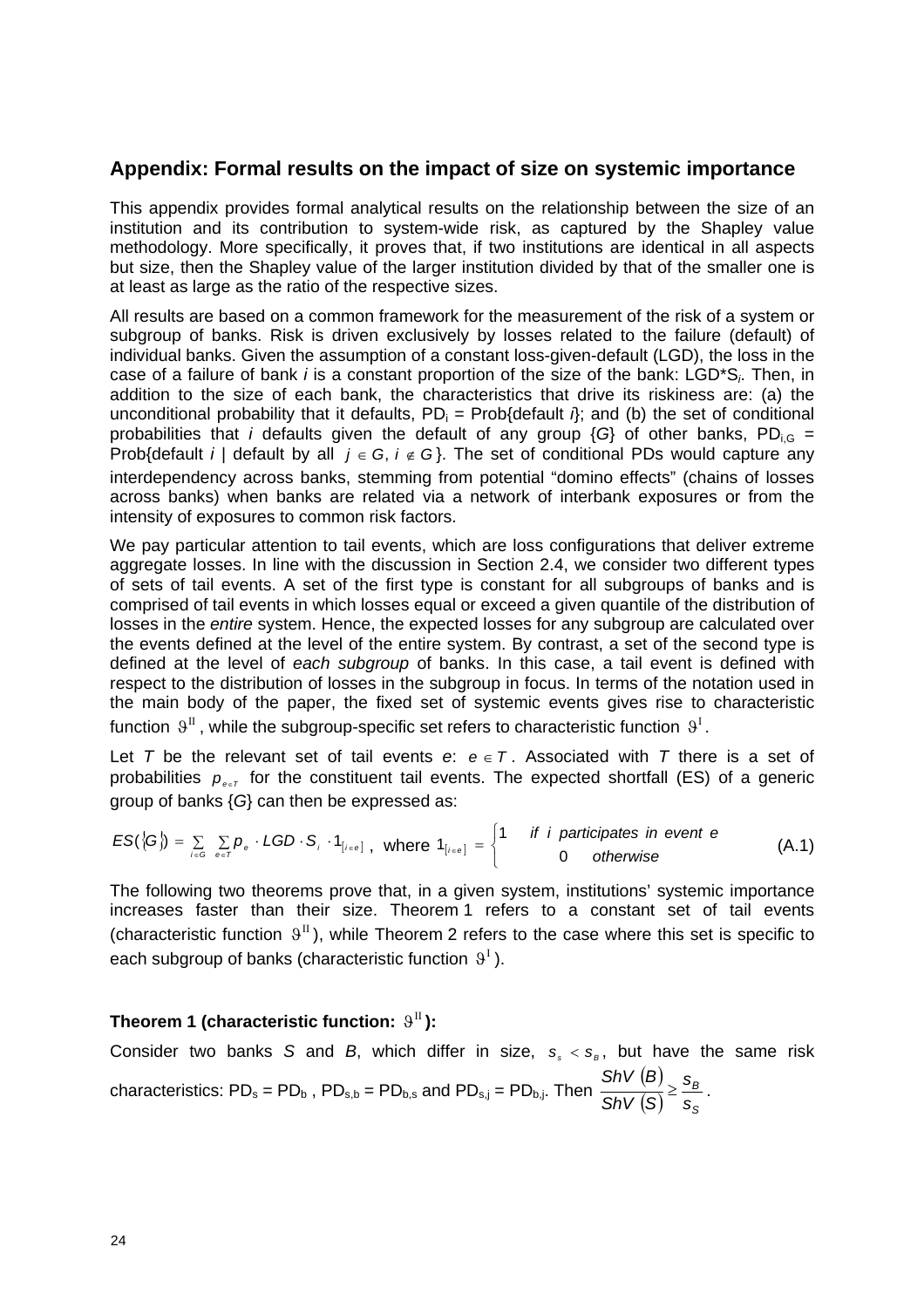#### <span id="page-30-0"></span>*Proof of Theorem 1*

In the present case, the set of tail events, *T*, is the same for all subgroups of banks, which simplifies greatly the Shapley value calculation. Given (A1), the marginal contribution of an individual bank *i* to the risk of a generic subgroup {*G*} equals:

$$
ES({G, i}) - ES({G}) = \sum_{e \in T} p_e \cdot LGD \cdot S_i \cdot 1_{[iee]}
$$

which reflects the fact that *T* is the same for both subgroups {*G,i*} and {*G*}. Note that this marginal contribution is the expected loss associated with *i* across all tail events (defined at the level of the entire system) and is constant across all subgroups {*G*}. This implies that it would also be equal to the Shapley value of bank *i*, since the latter is a weighted average of such marginal contributions (see Section 2.3 above).

The ratio of the Shapley values of B and S is then given by:

$$
\frac{{\textit{ShV}}(B)}{{\textit{ShV}}(S)}=\frac{\sum\limits_{e\in T}\ p_e\cdot LGD\cdot S_{_b}\cdot 1_{\left[s\in e\right]}}{\sum\limits_{e\in T}\ p_e\cdot LGD\cdot S_{_s}\cdot 1_{\left[s\in e\right]}}=\frac{S_{_b}}{S_{_s}}\cdot \frac{\sum\limits_{e\in T}\ p_e\cdot 1_{\left[s\in e\right]}}{\sum\limits_{e\in T}\ p_e\cdot 1_{\left[s\in e\right]}}\geq \frac{S_{_b}}{S_{_s}}\,.
$$

The reason for the inequality is the following. For each tail event,  $e \in T$ , that includes *S* but not *B*, there must be a corresponding event in *T* that includes *B* but not *S* and has the same probability of occurrence as the former event. This follows from the definition of the set of tail events, T, the size difference,  $s_{s} < s_{B}$ , and the assumption that *S* and *B* have identical conditional default probabilities. However, since  $s_{s} < s_{B}$ , it is possible that: (i) there are tail events that include *B* but not *S* and (ii) there is no corresponding event that includes *S* but not *B*. This implies that  $\sum_{e \in T} p_e \cdot 1_{[b \in e]} \ge \sum_{e \in T} p_e \cdot 1_{[s \in e]}$ , which establishes the above inequality and completes the proof of the theorem. ■

#### <span id="page-30-1"></span>**Theorem 2 (characteristic function:**  $9<sup>1</sup>$ **)**

Consider two banks *S* and *B*, which differ in size,  $s_{s} < s_{B}$ , but have the same risk characteristics:  $PD_s = PD_b$ ,  $PD_{s,b} = PD_{b,s}$  and  $PD_{s,j} = PD_{b,j}$ . Let *S* and *B* have a positive marginal contribution to each subgroup {*G*} of other banks:  $ES(\overline{G},i)$  –  $ES(\overline{G})$  > 0, i = S or B. Then, the following is a sufficient condition for the relative

systemic importance of bank *B* to be larger than its relative size, ie for  $\frac{\mathsf{ShV}\left(\mathsf{B}\right)}{\mathsf{B}\left(\mathsf{B}\right)}$  $\left(\mathcal{S}\right)^{-}s_{\scriptscriptstyle \mathcal{S}}$ *B s s SShV BShV*  $\geq \frac{9B}{2}$ :

1) 
$$
ES(\lbrace i, G \rbrace) - ES(\lbrace G \rbrace) \geq ES(\lbrace i, j, G \rbrace) - ES(\lbrace j, G \rbrace)
$$
, where  $i, j \in \lbrace S, B \rbrace$  and  $S, B \notin \lbrace G \rbrace$ .

This condition states that the marginal contribution of bank *i* to the ES of a subgroup should not decrease as the number of other banks in this subgroup increases. The condition is intuitive because, as the number of banks in the subgroup increases, idiosyncratic risk is diversified away and the impact of each individual bank on the (average) severity of tail events should be expected to decrease. The condition could also be seen as a generalisation of the sub-additivity of ES. Namely, it could be rewritten as  $ES(\{i,G\}) + ES(\{i,G\}) \geq ES(\{i,j,G\}) + ES(\{G\})$ , which collapses to the sub-additivity property when subgroup {*G*} is empty.

#### <span id="page-30-2"></span>*Proof of Theorem 2*

The proof incorporates the fact that, under characteristic function  $9<sup>T</sup>$ , tail events differ across subgroup of banks. Concretely, equation (4) above implies that the ratio of Shapley values that is at the centre of Theorem 2 equals: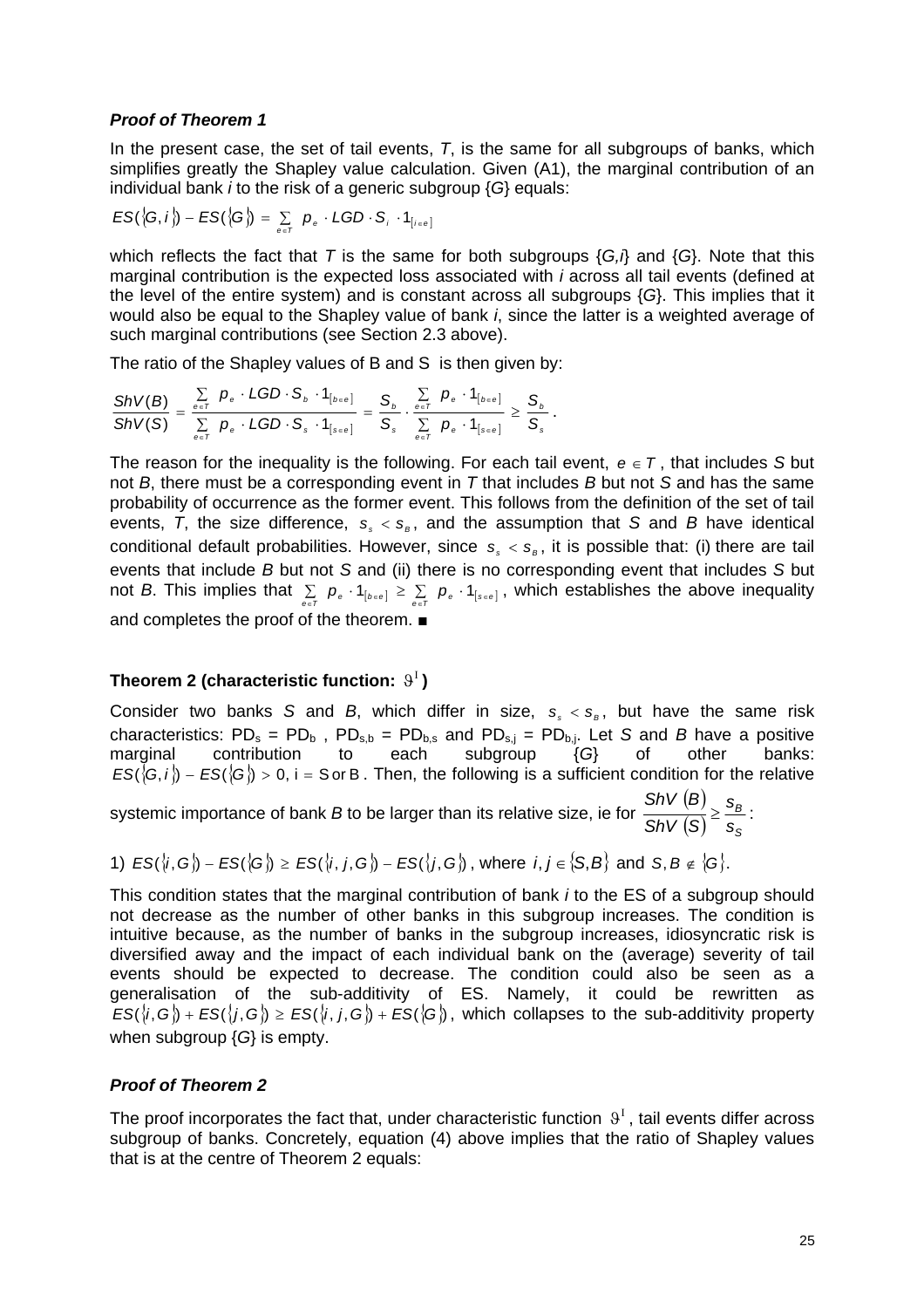$$
\frac{\text{ShV (B)}}{\text{ShV (S)}} = \frac{\sum\limits_{G \in \Gamma} \omega(G)(ES(\{B, G\}) - ES(\{G\})) + \sum\limits_{G \in \Gamma} \bar{\omega}(G)(ES(\{S, B, G\}) - ES(\{S, G\}))}{\sum\limits_{G \in \Gamma} \omega(G)(ES(\{S, G\}) - ES(\{G\})) + \sum\limits_{G \in \Gamma} \bar{\omega}(G)(ES(\{S, B, G\}) - ES(\{B, G\}))}, \text{ where } \Gamma \text{ is the}
$$

set of all subgroups {G} that do not contain S or B, and the weights  $\omega(G)$  and  $\tilde{\omega}(G)$  change with the number of banks in {*G*}. In addition,  $\omega(G) \neq \tilde{\omega}(G)$  because, given {*G*}, the latter weight is associated with the ES of subgroups comprised of one more bank.

Note next that, given any  $\{G\}$  and a marginal contribution  $\{ES(\{S, B, G\}) - ES(\{S, G\})\}$  entering the Shapley value of bank *B*, there is a corresponding marginal contribution  $ES(\{B, G\})$  –  $ES(\{G\})$  that also enters this Shapley value. Similarly for the Shapley value of bank *S*. This is a result of the Shapley value incorporating the marginal contribution of a bank to *each* subgroup it participates in. Then, the last equality can be rewritten as follows:

$$
\begin{aligned} &\frac{\text{ShV}\left(B\right)}{\text{ShV}\left(S\right)}=\\ &=\frac{\sum\limits_{\mathcal{G}\in\Gamma}\big(\omega\big(G\big)+\widetilde{\omega}\big(G\big)\big(\text{ES}\big(\{B,G\}\big)-\text{ES}\big(\{G\}\big)\big)+\sum\limits_{\mathcal{G}\in\Gamma}\widetilde{\omega}\big(G\big)\big(\text{ES}\big(\{S,B,G\}\big)-\text{ES}\big(\{S,G\}\big)\big]-\big[\text{ES}\big(\{B,G\}\big)-\text{ES}\big(\{G\}\big)\big]\big)}{\sum\limits_{\mathcal{G}\in\Gamma}\big(\omega\big(G\big)+\widetilde{\omega}\big(G\big)\big(\text{ES}\big(\{S,G\}\big)-\text{ES}\big(\{G\}\big)\big)+\sum\limits_{\mathcal{G}\in\Gamma}\widetilde{\omega}\big(G\big)\big(\text{ES}\big(\{S,B,G\}\big)-\text{ES}\big(\{B,G\}\big)\big]-\big[\text{ES}\big(\{S,G\}\big)-\text{ES}\big(\{G\}\big)\big]\big)}\\ &=\frac{\Psi^{\mathcal{B}}+ \Xi}{\Psi^{\mathcal{S}}+ \Xi} \end{aligned}
$$

where the fact that the second sum in the numerator is equal to the second sum in the denominator is seen by a simple rearrangement of the summands. Lemma 1, which is stated and proved below, implies that  $\frac{\Psi^B}{\Psi^S} \geq \frac{s^B}{s^S}$ *S B s*  $\geq \frac{s}{s}$  $\frac{\Psi^B}{\Psi^s} \geq \frac{s^B}{s^s}$ . In turn, by condition (1) in the statement of Theorem 2,  $\Xi \le 0$ . Then, since  $ShV(S) = \Psi^{s} + \Xi > 0$  and  $s_{s} < s_{\beta}$ , it follows that

$$
\frac{\text{ShV (B)}}{\text{ShV (S)}} - \frac{s^B}{s^S} = \frac{\left(\Psi^B - \Psi^S \frac{s^B}{s^S}\right) - \left(\frac{s^B}{s^S} - 1\right) \Xi}{\left(\Psi^S + \Xi\right)} \ge 0 \text{ . This proves the theorem. } \blacksquare
$$

#### <span id="page-31-0"></span>*Lemma 1*

Let banks *S* and *B* be as specified in Theorem 2 and {*G*} be any subgroup of banks that does not include either *S* or *B*. Then  $\frac{ES(\{B,G\})-ES(\{G\})}{ES(\{S,G\})-ES(\{G\})}\geq \frac{S_{B}}{S_{B}}$ *s s*  $ES(\{S,G\})-ES(\{G$ *ES*({*B, G*}) – *ES*({*G*})<br>*ES*({*S, G*}) – *ES*({*G*}) ≥  $\frac{\langle \mathbf{G} \rangle - ES(\langle \mathbf{G} \rangle)}{\langle \mathbf{G} \rangle - ES(\langle \mathbf{G} \rangle)} \geq \frac{s_{\scriptscriptstyle B}}{s_{\scriptscriptstyle S}}$ .

#### *Proof of Lemma 1*

Let *T*{*G*} denote the set of tail events for a generic subgroup {*G*}. Given (A1), for any subgroup of *m* banks {G} we can write  $ES({G}) = k \cdot s_{\epsilon}$ , where *k* is a 1 x *m* vector of probabilities that a bank in {G} belongs to the set of tail events,  $T$ {G}, and  $s_{\scriptscriptstyle G}$  is the  $m \times 1$ vector of respective sizes. Similarly, we can express  $ES(\{B,G\}) = t s_{_B} + w \bullet s_{_G}$  and  $ES({S, G}) = \hat{t}s_s + \hat{w} \cdot s_s$  where t and  $\hat{t}$  are scalars and w and  $\hat{w}$  are 1 x m vectors.

The inequality in the statement of the Lemma can be expressed equivalently as a condition on the sign of the following expression: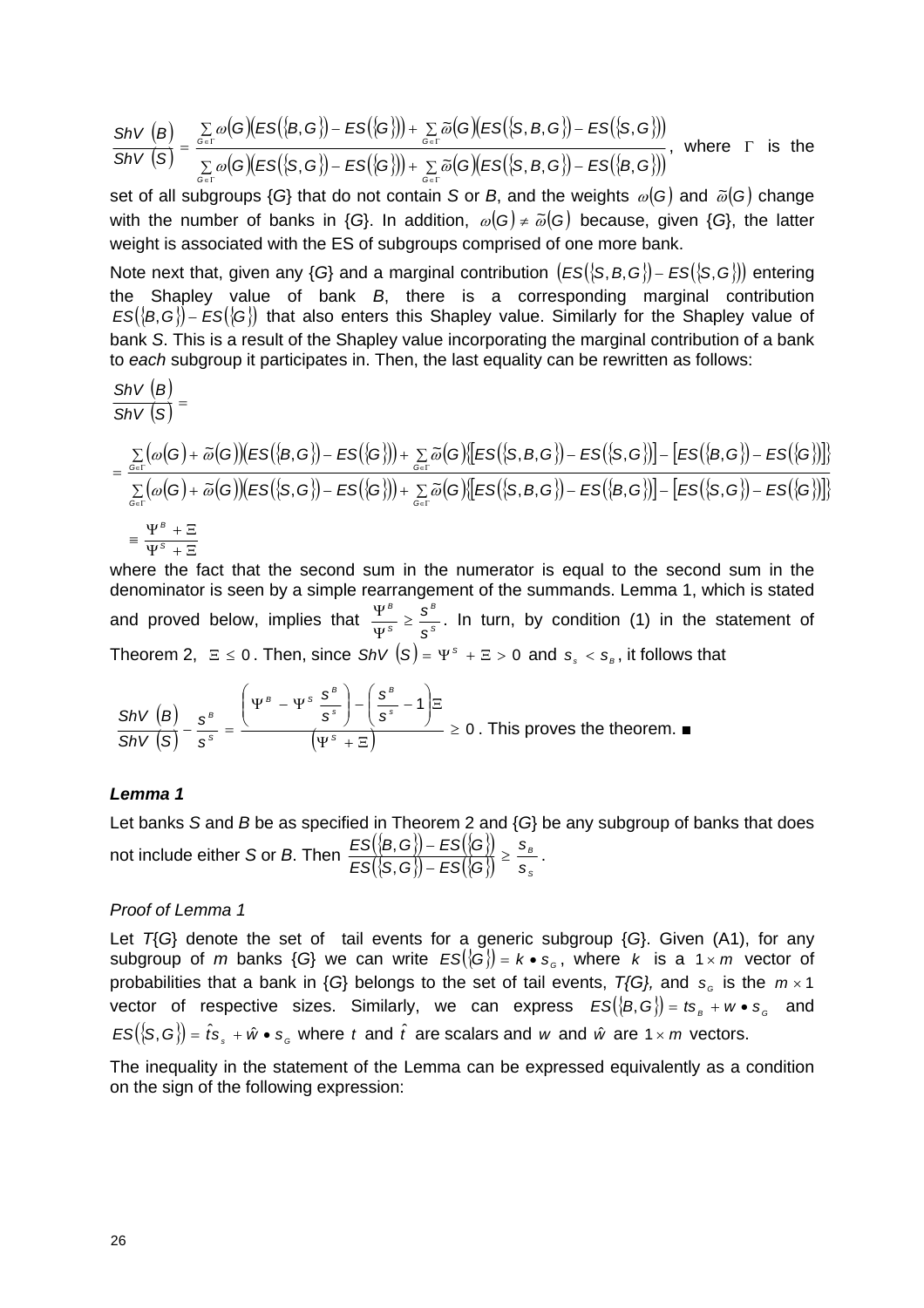$$
\frac{ES(\{B,G\}) - ES(\{G\})}{ES(\{S,G\}) - ES(\{G\})} - \frac{s_B}{s_S} = \frac{ts_B + w \cdot s_G - k \cdot s_G}{\hat{ts}_B + \hat{w} \cdot s_G - k \cdot s_G} - \frac{s_B}{s_S} = \frac{\left(t - \hat{t}\right)s_B s_S + \left(s_B - s_S\right)k \cdot s_G - \left(s_B \hat{w} \cdot s_G - s_S w \cdot s_G\right)}{s_S(\hat{t}s_B + \hat{w} \cdot s_G - k \cdot s_G)}\tag{A2}
$$

The Lemma is true if and only if the last expression is (weakly) positive. Given that bank S has positive marginal contributions, the denominator in (A2) is positive. Thus, it remains to prove that the numerator is (weakly) positive. We note the following fact:

**Fact 1:**  $w \cdot s_{\sigma} \leq \hat{w} \cdot s_{\sigma}$ . In other words, the portion of the ES that is attributed to failures of banks in {*G*} is smaller in the case of subgroup {*B,G*} than in that of {*S,G*}.

The reasoning behind this fact follows along the lines of the proof of Theorem 1. Each tail event that is in the set *T*{*S,G*} and includes bank *S* (and possibly banks in {*G*}) is matched by a corresponding tail event, in *T*{*B,G*}, in which *B* replaces *S*. However, the opposite need not be true: there may be some tail events in T{*B,G*} that feature B (and possibly banks in {*G*}) but are not matched by tail events in *T*{*S,G*}. If this is the case, then any such tail event, say  $|B,\hat{g}|$ , enters  $T_{\{B,G\}}$  in the place of tail events in  $T_{\{S,G\}}$ , denoted by  $|\tilde{g}|$ , which feature only banks from {*G*}.

We can establish two properties of tail events  $|\tilde{g}|$ . First, the probability mass of  $|\tilde{g}|$  in  $T\{S,G\}$ is equal to the probability mass of the "replacement" tail events  $|B, \hat{g}|$  in  $T\{B, G\}$ . This is by virtue of the fact that the total probability mass of all tail events is constant. Second, the total size of banks in subgroup  $\{\hat{g}\}$  that enter a tail event  $\left[ B, \hat{g} \right]$  in the set  $T(B,g)$  is at most as large as the size of the banks in the tail event  $|\tilde{g}|$ . To see why, note that, by definition, the aggregate size of banks in a tail event  $|\tilde{g}|$  has to be grater than the corresponding size associated with any loss configuration that is not in the set of tail events  $T\{S, G\}$ . This would be contradicted if the aggregate size of banks in  $\{\hat{g}\}$  were larger than the aggregate size of banks in  $|\tilde{g}|$  since, then, the aggregate size of banks in  $|s, \hat{g}|$ , which is not a tail event in  $T\$ S, G\}, would be greater than the aggregate size of banks in  $\overline{g}$ .

The two properties of tail events  $|\tilde{g}|$  establish Fact 1.

In turn, Fact 1 points to a lower bound for the numerator of the ratio in (A2):

$$
\begin{aligned} &\left(t-\hat{t}\right)s_{B}s_{S}+\left(s_{B}-s_{S}\right)k\bullet s_{G}-\left(s_{B}\hat{w}\bullet s_{G}-s_{S}w\bullet s_{G}\right)\\ &\geq\left(t-\hat{t}\right)s_{B}s_{S}+\left(s_{B}-s_{S}\right)\left(k\bullet s_{G}-\hat{w}\bullet s_{G}\right) \end{aligned} \tag{A3}
$$

The rest of the proof establishes that the right-hand side of inequality (A3) is non-negative.

First note that  $t \geq \hat{t}$ . In other words, the probability that *B* participates in the set of tail events  $\mathcal{T}_{1}^{1}$ *B*, *G*<sub> $>$ </sub> is at least as high as the probability that *S* participates in  $\mathcal{T}_{1}^{1}$ *S*, *G*<sub> $>$ </sub>. The proof of this inequality is identical to a reasoning behind Theorem 1: since banks *S* and *B* have identical risk characteristics but  $s_{s} < s_{B}$ , B participates in at least as many tail events as *S*. This establishes the weak inequality, which implies that the first summand of the numerator in (A3) is positive.

Then note that  $k \bullet s_{\alpha} \geq \hat{w} \bullet s_{\alpha}$ , or that the ES for subgroup  $\{G\}$  is at least as large as the portion of the expected losses in  $T\{S,G\}$  associated with banks in  $\{G\}$ . To see why, note that the probability that any loss configuration associated with subgroup {*G*} (be it in the tail or not) is equal to the sum of the probabilities of two loss configurations when the subgroup is {S,G}: one is identical to the original configuration and one adds bank S. This reflects the fact